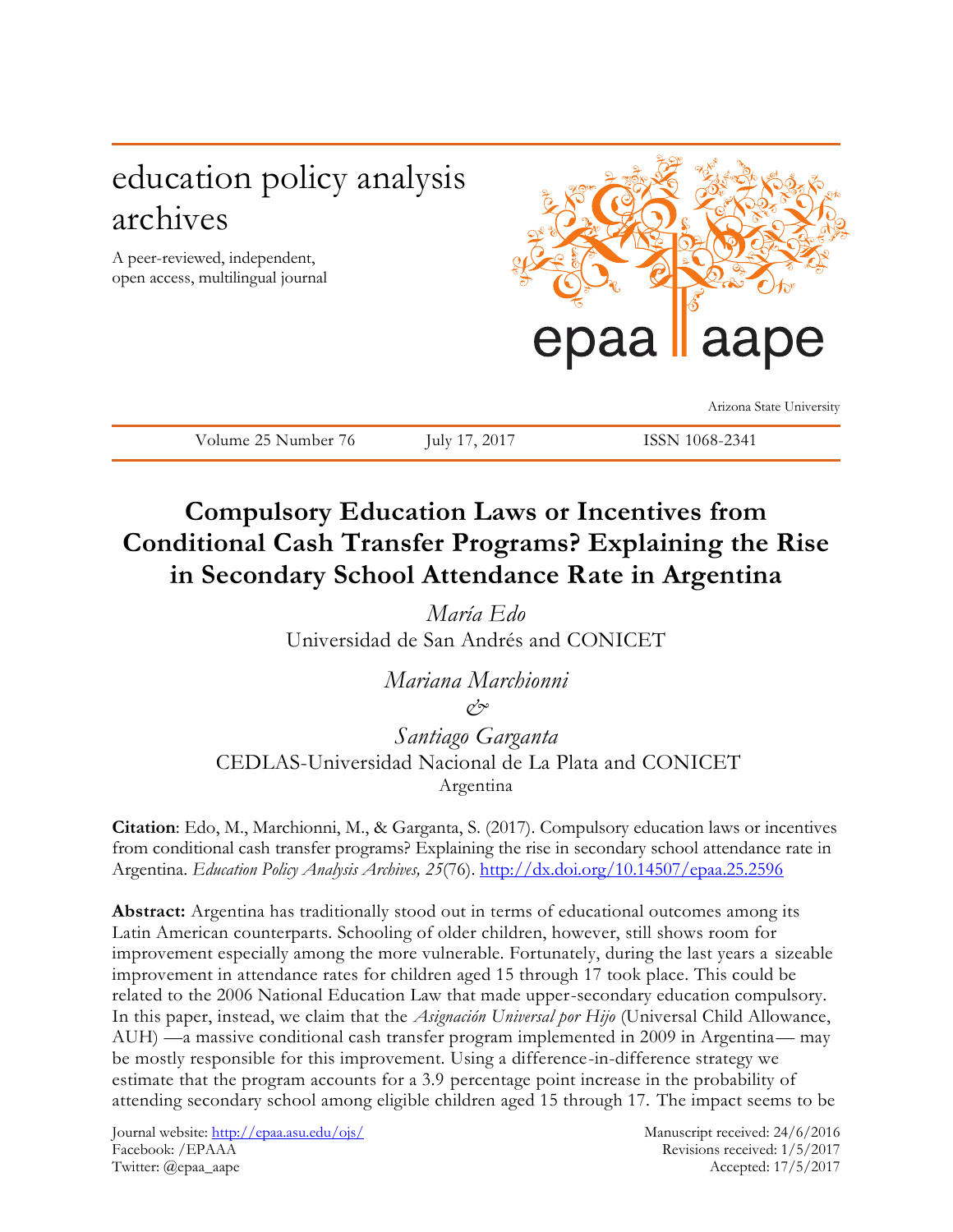led by boys and is more relevant for children living in larger families where the head of household has a lower educational level. **Keywords**: conditional cash transfers; education; attendance; Argentina

### **¿Leyes de educación obligatoria o incentivos de programas de transferencias condicionadas? Explicando el aumento de la tasa de asistencia al secundario en Argentina**

**Resumen:** Argentina tradicionalmente se ha destacado en términos de resultados educativos entre sus pares latinoamericanos. La escolarización de los adolescentes, sin embargo, todavía debe mejorarse, especialmente entre los más vulnerables. Afortunadamente, durante los últimos años se produjo un considerable aumento en las tasas de asistencia escolar al secundario entre los jóvenes de 15 a 17 años. Esto podría estar relacionado con la Ley Nacional de Educación de 2006 que transformó la enseñanza secundaria en obligatoria. En este artículo, en cambio, sostenemos que la Asignación Universal por Hijo (AUH), un programa masivo de transferencias monetarias condicionales implementado en 2009 en Argentina, puede ser el principal responsable de esta mejora. Utilizando una estrategia de diferencias en diferencias, estimamos que el programa representa un aumento de 3,9 puntos porcentuales en la probabilidad de asistir a la escuela secundaria entre los jóvenes elegibles de 15 a 17 años. El impacto parece estar liderado por los varones y es más relevante para los jóvenes que viven en familias más grandes donde el jefe del hogar tiene niveles educativos más bajos.

**Palabras-clave:** programas de transferencias condicionadas; educación; asistencia; Argentina

#### **¿Leis de educação obrigatória ou incentivos de programas de transferências condicionadas? Explicando o aumento na taxa de frequência escolar no ensino secundário na Argentina**

**Resumo:** A Argentina tradicionalmente se destacou em termos de resultados educacionais entre seus pares latino-americanos. A escolarização de crianças mais velhas, no entanto, ainda mostra espaço para melhoria, sobretudo entre as mais vulneráveis. Felizmente, durante os últimos anos teve lugar uma melhoria considerável das taxas de frequência escolar para crianças de 15 a 17 anos. Isso poderia estar relacionado à Lei de Educação Nacional de 2006 que tornou obrigatório o ensino secundário. Neste documento, porém, afirmamos que a Asignación Universal por Hijo (Subsídio Universal para Crianças, ou AUH) - um amplo programa de transferencia condicionada de renda implementado em 2009 na Argentina - pode ser o principal responsável por essa melhoria. Usando uma estratégia de diferença em diferença, estimamos que o programa representa um aumento de 3,9 pontos percentuais na probabilidade de frequentar a escola secundária para crianças elegíveis de 15 a 17 anos. O impacto parece ser liderado por meninos e é mais relevante para as crianças que vivem em famílias maiores, onde o chefe de família tem um nível educacional mais baixo. **Palavras chave:** transferências condicionadas de renda; educação; frequência escolar; Argentina

#### **Introduction**

Argentina has traditionally stood out within Latin America in terms of education. Since the very creation of the National Education System in 1884, primary education has been mandatory in Argentina. This and the free public provision of educational services have allowed to reach almost perfect rates of primary school attendance, which have remained relatively stable above 97% since the 1980s and are comparable and even higher than those of developed countries (Marchionni & Alejo, 2015).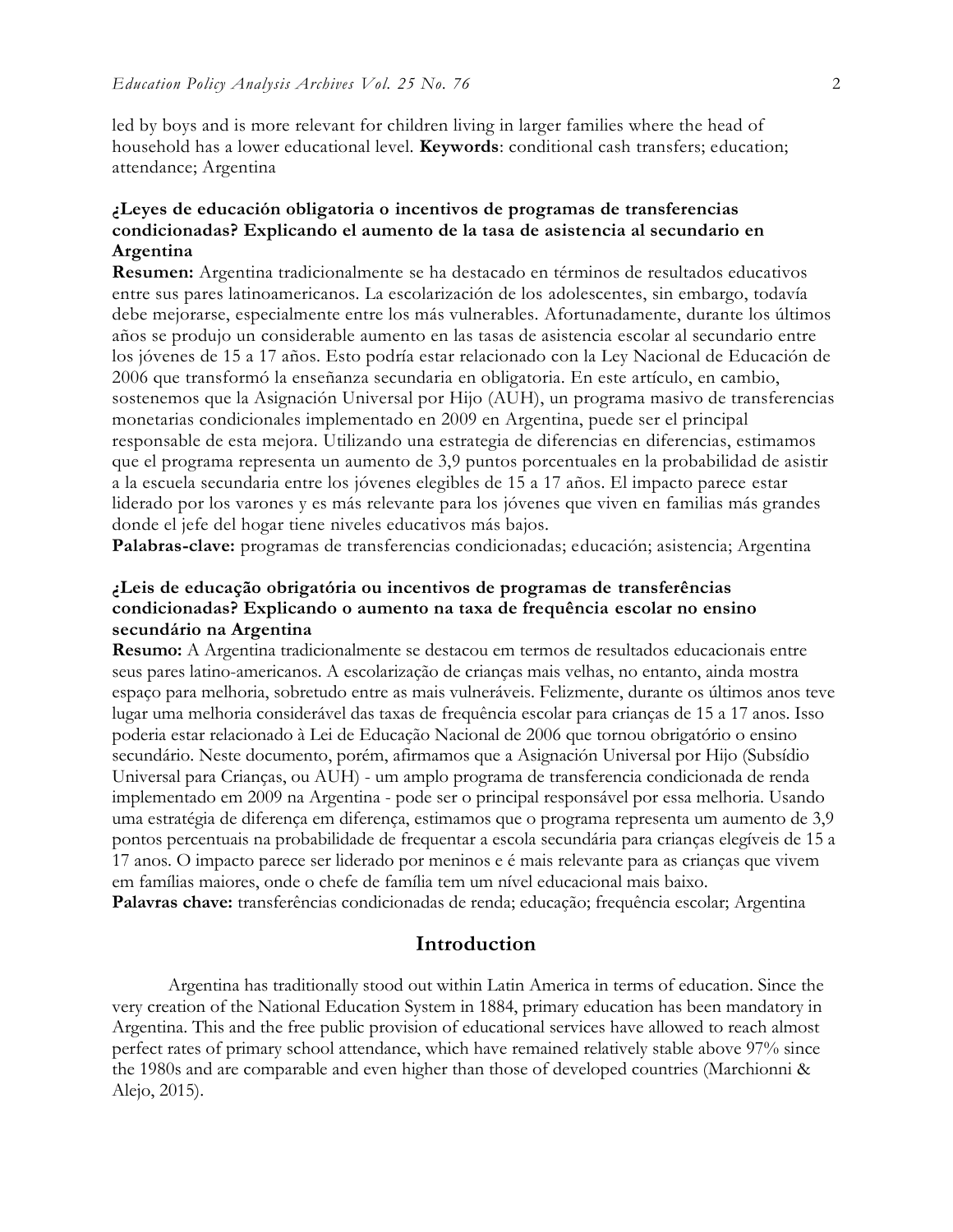In contrast, secondary education has not always been mandatory in Argentina. By the early 1990s, only the seven years of primary education were compulsory. In 1993, the Federal Education Law 24,195 (*Ley Federal de Educación*) increased compulsory education from seven to 10 years, thus including the first stage of secondary education. The National Education Law 26,206 (*Ley Nacional de Educación*) passed in December 2006 extended compulsory education by three more years, making mandatory also the upper-secondary education level.

Secondary education indicators improved markedly since the mid-1990s, and some argue that these improvements are a consequence of the successive expansions of compulsory education (DiNIECE, 2011). For the case of the 1993 Federal Education Law, Alzúa et al*.* (2015) find a positive effect on school enrollment and attainment, but the mechanisms remain unclear since the 1993 reform combined an expansion in compulsory education with deep institutional and curricular modifications, among other changes.

Over the last decade, the net school attendance rate for the group aged 15 to 17—the uppersecondary age range—rose by almost 4 percentage points, from 82.9% in 2004 to 86.6% in 2014.<sup>1</sup> Our first hypothesis is that this improvement was not caused by the 2006 law. First, neither the law nor accompanying policies had enforcement mechanisms embedded in their design. Therefore, it is unclear through which channels the law may have affected school attendance. Second, three years after the law was passed, attendance rates for the group aged 15 to17 remained virtually unchanged. Only since 2010 school attendance for individuals in this age group started to show clear signs of growth.

But if the 2006 National Education Law showed no impact on net attendance of those aged 15-17, what is driving the increase in those rates as of 2010? What is bringing children aged 15 to 17—especially those most poor—to stay in school? In this paper we claim that the *Asignación Universal por Hijo* (Universal Child Allowance, AUH), a program implemented in Argentina in late 2009, may be driving this increase in attendance rates.

The AUH is a massive conditional cash transfer program (CCT) targeted at children under 18 years old living in poor families with no registered workers in the formal employment sector. The benefit consists of monthly cash transfers per child, and it is paid up to a maximum of five dependent children. As any typical CCT, the goal of the AUH is twofold: to provide social protection to the more vulnerable families while promoting the formation of human capital to break the intergenerational transmission of poverty. Therefore, cash transfers are conditional on complying with children's health checkups and school attendance at all compulsory levels.

Concerning the potential impact of AUH on schooling, the economic incentives introduced by the program and its conditions may both reduce the likelihood of beneficiary children dropping out of school and encourage dropouts to get back to the education system. Since the program covers a large proportion of Argentinian children and the cash transfer represents a large increase of household income for beneficiary families (Garganta et al., 2016), the impact on school attendance could be potentially strong. Nevertheless, only the empirical evidence can determine the actual relevance of this effect.

Estimating the causal impact of the AUH on school attendance, however, represents a difficult task. The AUH was not assigned randomly nor was it accompanied by a publicly available comprehensive dataset that allows for assessing the program. We thus resort to the Permanent National Household Survey (*Encuesta Permanente de Hogares,* EPH*)* carried out in Argentina. Based on this data, we classify children in upper-secondary age-range (15 to 17) as potential beneficiaries

<sup>&</sup>lt;sup>1</sup> Net school attendance rate is the percentage of children in a given age group that attend the educational level that officially corresponds to that age (UNESCO).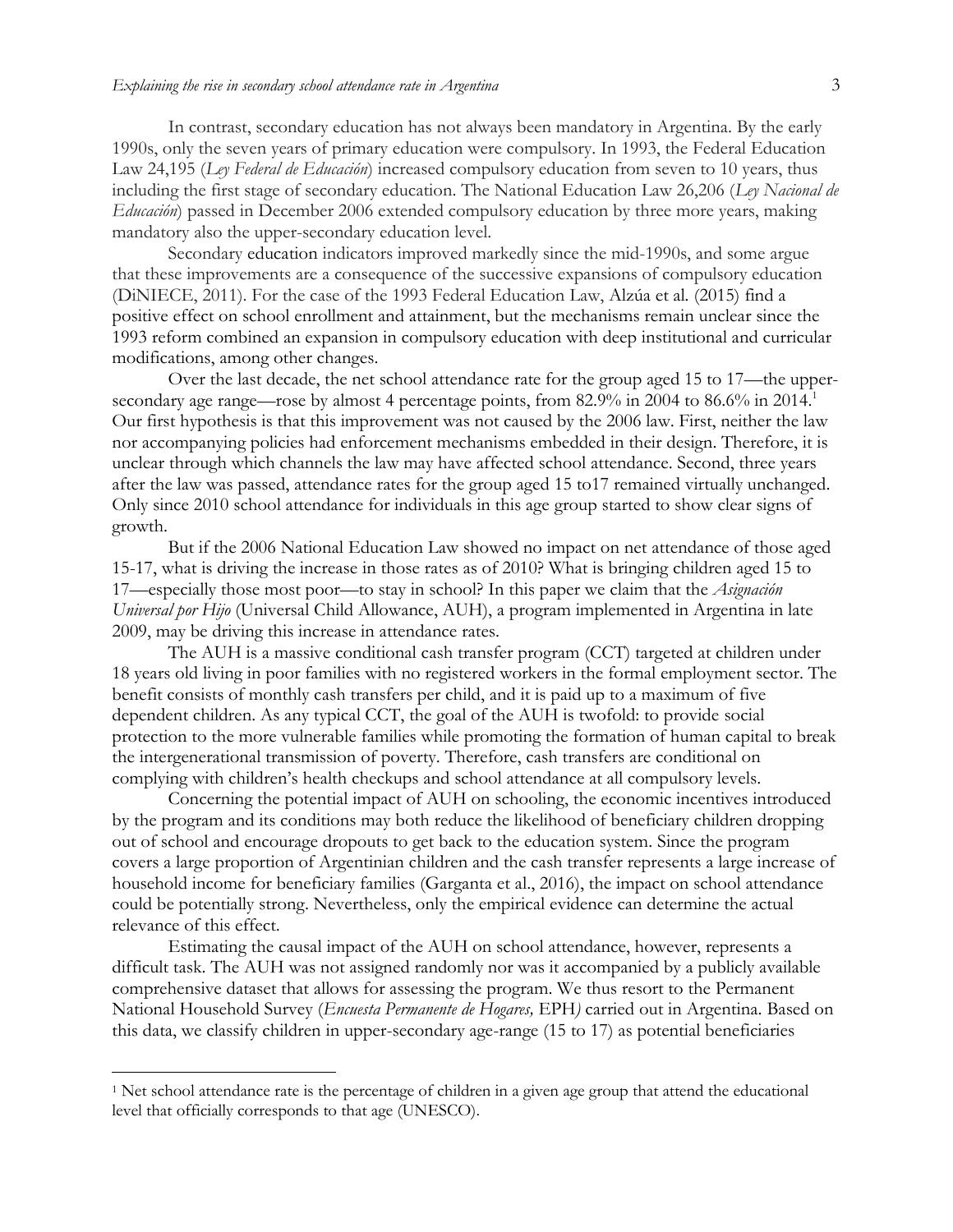according to whether their parents comply with the program's eligibility requirements. We thus compare the probability of secondary school attendance of both groups (eligible and not eligible) over time following a difference-in-difference approach.

Our estimates suggest that the AUH increased the probability of attending secondary school among eligible children aged 15-17 by 3.9 percentage points. The impact is more relevant for children living in larger families where the head of household has lower education levels, and seems to be driven by boys' behavior. The effect on younger children is statistically significant yet very small: 0.4 percentage points for those in primary school age range (6 through 11) and 0.8 percentage points for those in lower secondary (12 through 14 years old). The results hold across different specifications and robustness analysis. These findings are in line with the evidence available to date from other similar programs. Overall, CCTs have had a positive and significant impact on school enrollment and attendance, especially among children from the more vulnerable households, whose initial attendance rates are the lowest (Saavedra & García, 2012; Fiszbein et al*.*, 2009). Moreover, the impact is often larger for secondary school and increases with the size of transfers.

This paper intends to make contributions in several realms. First of all, it adds to the literature on the impact of CCT programs on educational outcomes. Secondly, it provides evidence of the effects of the *Asignación Universal por Hijo*, thus generating input for future improvements of the program. Finally, this work also seeks to highlight the fact that compulsory education laws by themselves are not enough to affect schooling.

The rest of the paper is organized as follows. The next section expands on compulsory education legislation in Argentina while presenting evidence on the evolution of net attendance rates over the last decade. The third section describes the AUH and discusses the channels that may affect schooling decisions. Then, we present the data and methodology, and in the fifth and sixth sections discuss the results. The last section concludes and points to further research.

### **Compulsory Education Laws and School Attendance in Argentina**

Compulsory education laws are motivated by the potential social benefits and positive externalities coming from an expansion of the overall education attainment which promotes economic development (Oreopoulos, 2006a). These laws may affect attendance rates through different channels. In the first place, the human capital model of school choice perceives education as an investment (Becker, 1975) and hence depends on intertemporal benefits and costs of schooling. Consequently, compulsory education may prevent a probably optimal decision of leaving school. However, compulsory attendance laws may raise lifetime welfare if they generate positive externalities or under the presence of suboptimal school attainment (Oreopoulos, 2006a; Eckstein & Zilcha, 1994), which is likely among the more vulnerable children in developing countries like Argentina. Secondly, these legislations may trigger implicit enforcement mechanisms, by imposing social stigma to those who fail to comply with the rule. Fulfillment of mandatory schooling may also affect future opportunities in the labor market if, for instance, legal educational requirements are set as a condition to enter the formal employment sector (Alzúa et al., 2015). Finally, other public policies accompanying the launch of these legislations may have an impact on attendance rates by affecting the direct costs of education (abolition of tuition fees), the quality of education (increase in educational budget, drastic changes in the curricula) or the availability of nearby educational facilities (large-scale infrastructure programs), among others.

Unfortunately, evidence of the impact on attendance rates of changes in compulsory education laws is relatively scarce. Most studies concentrate on the effects regarding labor market outcomes (Acemoglu & Angrist, 2000; Angrist & Kruger, 1991; Oreopoulos, 2006a, 2006b). Even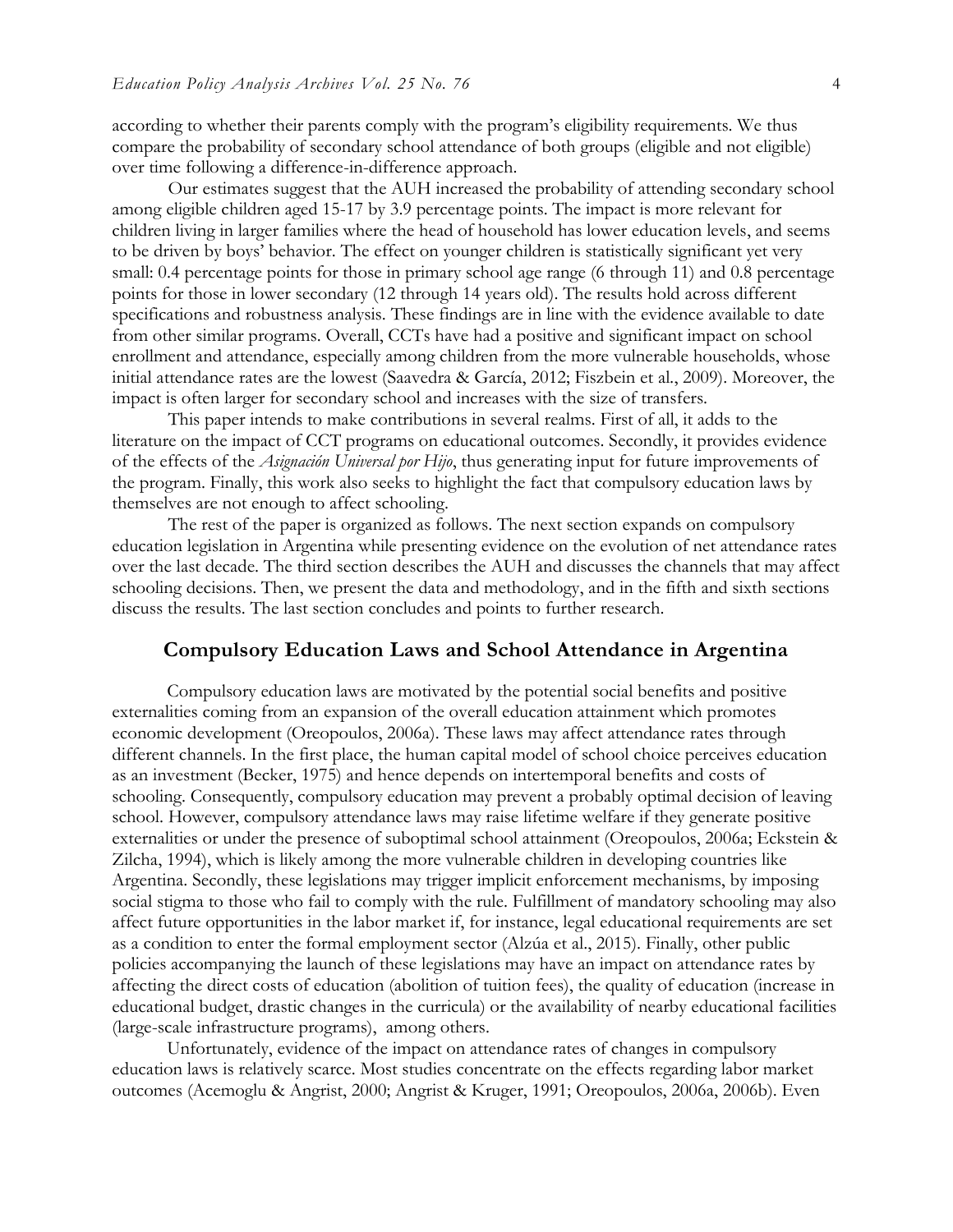though some studies document the improvement of attendance rates following mandatory education laws (Goldin and Katz, 2008; Lleras Muney, 2002; Oreopoulos, 2006a), the mechanism through which the effect operates is not entirely clear. Compulsory education laws are usually launched together with other policies aiming at increasing school attendance. Therefore, some or all of the abovementioned channels operate at the same time, hindering the possibility of isolating the impact of the expansion of compulsory education by itself.

Regarding Argentina, while primary education has always been mandatory, it was only in the early 1990s that compulsory schooling expanded to secondary education. The Federal Education Law, passed in 1993, increased mandatory education from seven to 10 years of schooling, thus including the first stage of secondary education (children up to 14 years old). Later, in 2006, the National Education Law added three more years of compulsory education, covering also the uppersecondary level (youths between 15 and 17 years old).<sup>2</sup> Table 1 summarizes the timing and scope of these reforms.

| Age              | Common<br><b>Education Law</b> | Federal<br><b>Education Law</b> | National<br><b>Education Law</b> | Modification to National<br><b>Education Law</b> |
|------------------|--------------------------------|---------------------------------|----------------------------------|--------------------------------------------------|
|                  | Year: 1884                     | Year: 1993                      | Year: 2006                       | Year: 2015                                       |
| $\overline{4}$   |                                |                                 |                                  |                                                  |
| 5                |                                |                                 |                                  |                                                  |
| 6                |                                |                                 |                                  |                                                  |
| 7                |                                |                                 |                                  |                                                  |
| $\,8\,$          |                                |                                 |                                  |                                                  |
| $\overline{9}$   |                                |                                 |                                  |                                                  |
| 10               |                                |                                 |                                  |                                                  |
| 11               |                                |                                 |                                  |                                                  |
| 12               |                                |                                 |                                  |                                                  |
| 13               |                                |                                 |                                  |                                                  |
| 14               |                                |                                 |                                  |                                                  |
| 15               |                                |                                 |                                  |                                                  |
| 16               |                                |                                 |                                  |                                                  |
| 17               |                                |                                 |                                  |                                                  |
| Compulsory Years | 7                              | 10                              | 13                               | 14                                               |

Table 1 *Extension of compulsory education in Argentina*

 $\overline{a}$ 

Sources: Common Education Law (1884), Federal Education Law (1993), National Education Law (2006).

Some argue that these successive expansions in mandatory schooling are responsible for the observed improvements in secondary education indicators since the early 1990s in Argentina (DiNIECE, 2011). However, the evidence is not so clear. Alzúa et al. (2015) evaluate the impact of the 1993 law by taking advantage of the different timing in the implementation of the reform. They find that the 1993 law was followed by a notable increase in gross enrollment rates and had a positive impact on years of schooling for children aged 13-14. However, as stated by the authors, the main mechanism driving the effect is hard to identify since the new legislation was accompanied by

<sup>2</sup> Only four other Latin American countries have passed equivalent legislation (i.e. mandatory schooling for both primary and secondary education): Uruguay in 2008, Chile and Brazil in 2009 and Mexico in 2013 (Ruiz & Schoo, 2014).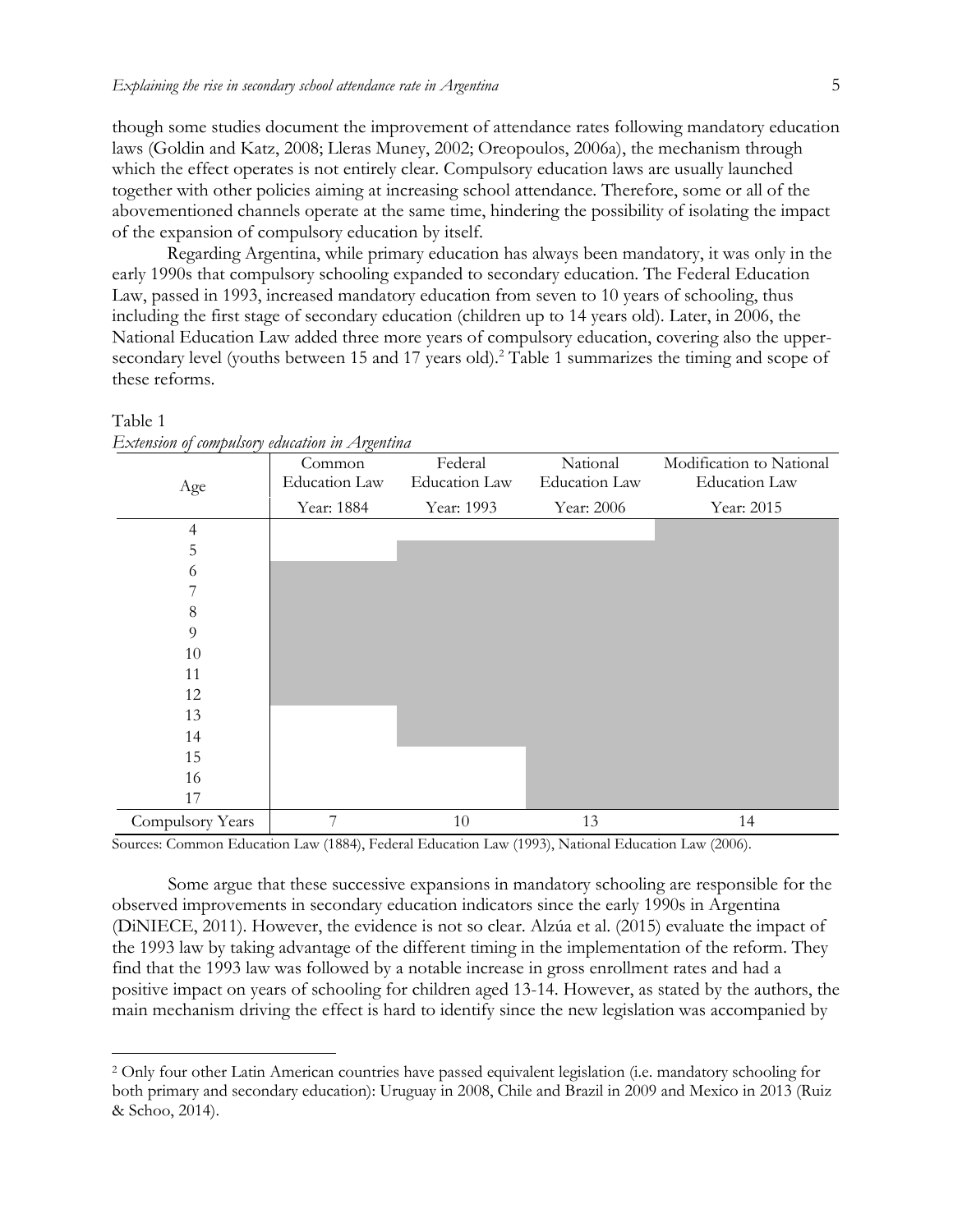changes in the curricula and a strong expansion of the education budget to finance investment in school infrastructure as well as teacher's training.



*Figure 1.* Net school attendance rates by age group Source: own estimations based on EPH.

 $\overline{a}$ 

Note: net school attendance rate is the percentage of children in a given age group that attend the educational level that officially corresponds to that age (UNESCO). Ages 6-11 correspond to primary school; ages 12-14 and 15-17 correspond to lower and upper secondary school, respectively.

Figure 1 shows that by 2004, net attendance rates for children aged 6 to 11 (primary school age) and 12 to 14 (lower-secondary school age) were above 97% and remained rather stable over the following decade. Compared to these younger children, those aged 15 to 17 exhibit markedly lower attendance rates (82% in 2004). Even though for this latter group education became compulsory in 2006, net attendance rates remained mostly unchanged over the following three years. <sup>3</sup> Only after 2009 net attendance rates started to significantly grow for 15-17 year-olds, from 82.9% in 2009 to 86.6% in 2014, i.e. an almost 4-percentage-point increase. Administrative data shows a similar pattern for secondary school enrollment. In fact, the number of students enrolled in that educational level remained rather stable during the period in between the National Education Law and 2010, increasing by only 1.5%. On the contrary, the number of students enrolled in secondary school increased by 7.6% since 2010 (DiNIECE: [http://portales.educacion.gov.ar/diniece/\)](http://portales.educacion.gov.ar/diniece/).<sup>4</sup>

The preliminary evidence in Figure 1 suggests that the 2006 National Education Law had no impact on net attendance rates on the first three years after its implementation, which is not surprising given that there were no companion measures that could have encouraged school attendance. In fact, even though there was a large expansion of the educational budget, new funds were almost entirely absorbed by salaries, with no investment in training or systematic infrastructure

<sup>3</sup> In fact, attendance rates for the group of 15-17 year-olds follow a similar pattern to the 12-14 year-old group over the 2004-2009 period, even though the latter group was not affected by the law. This is confirmed by a difference-in-difference estimation. These results are available upon request.

<sup>&</sup>lt;sup>4</sup> It is worth noting, however, that these figures are not strictly comparable to the attendance rates presented in Figure 1 for two reasons: they represent the number of students enrolled rather than net attendance rates and they are not specific to the 15-17 age group. Unfortunately, administrative data is not available by age.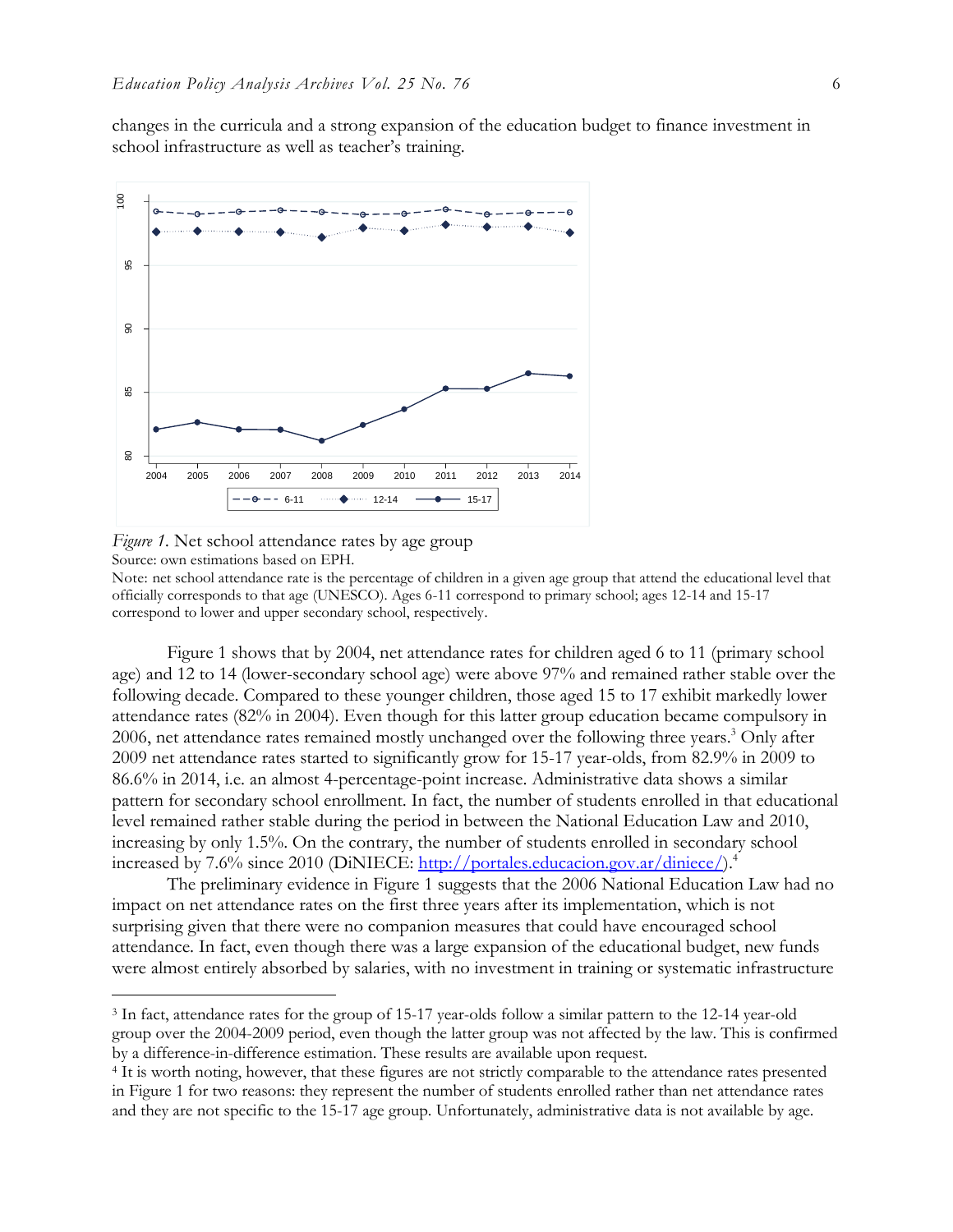development, and only quite limited changes in the curricula.<sup>5</sup> Moreover, despite some specific programs were developed to complement the new education law they were more focused on establishing an adequate normative framework and on improving institutional arrangements than in providing direct or indirect incentives to school attendance (UNICEF, 2012). <sup>6</sup>



*Figure 2.* Net attendance rates for 15-17 year olds by income quintile Source: own estimations based on EPH. Note: quintiles of the distribution of per capita family income.

 $\overline{a}$ 

But if the 2006 National Education Law had no impact on attendance rates for those aged 15-17 three years after its implementation, what is driving the increase as of 2010 shown in Figure 1? In this paper we claim that the *Asignación Universal por Hijo* (Universal Child Allowance, AUH) program, implemented in Argentina in late 2009, is responsible for encouraging children aged 15 through 17, especially poor children, to stay at (or return to) school. In fact, Figure 2 shows that the improvement of upper-secondary net attendance rates after 2009 was driven by the most vulnerable children, i.e. the target group of the AUH. Net attendance rates for youths aged 15 to 17 in the first quintile of the income distribution increased eight percentage points in the last decade: almost three percentage points between 2004 and 2009 (from 72.8% to 74.6%) but more than five percentage points between 2009 and 2014 (from 75% to 80.5%). Net attendance rates for those in the top quintiles have remained mostly unchanged over the last decade.

<sup>5</sup> The 2005 Education Funding Law 24,075 (*Ley de Financiamiento Educativo*) introduced a gradual expansion of the educational budget, with the aim of reaching 6% of GDP by 2010. This implied an increase in per-student expenditure in Argentina, but the country lacked improvements in terms of the efficiency of this investment, in particular the pedagogical and organizational transformations to facilitate the improvement of education results (Auguste, 2012).

<sup>6</sup> For instance, the *Plan Nacional de Educación Secundaria Obligatoria* (2009-2011 and 2012-2016).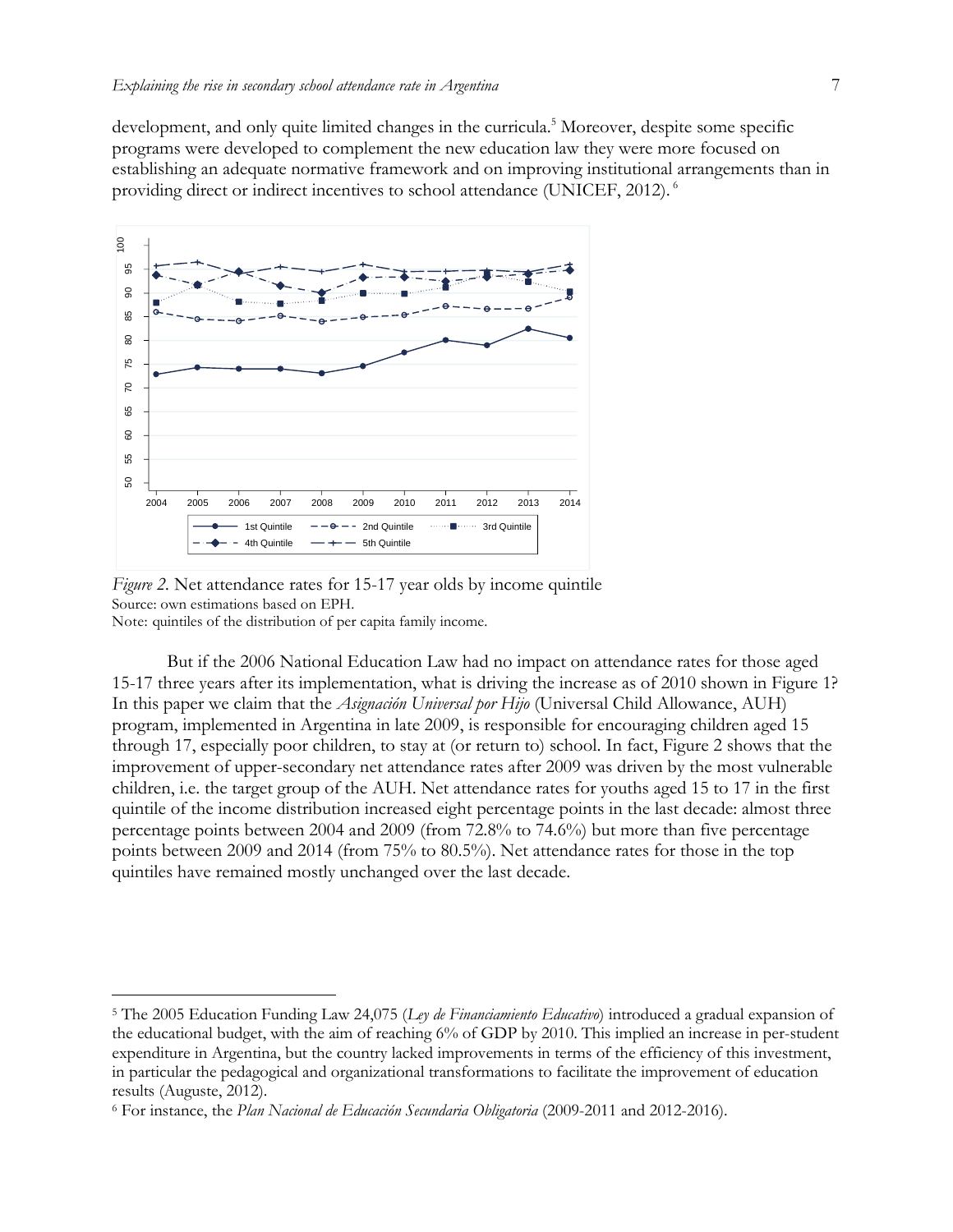# **The AUH Program and the Incentives to School Attendance**

The AUH was launched in November 2009 and represents a massive conditional cash transfer (CCT) program that focuses on children under 18 years old living in poor and informal households. It was designed to extend the social protection network in Argentina, which used to be tied to the formal employment sector, to the more vulnerable groups of the population. The magnitude of the benefit as well as the expansion in the number of beneficiaries have no precedents in the Argentinian social policy, formerly characterized by small scale and targeted programs.

The AUH awards a monetary transfer to households with children where neither parent is registered in the formal sector. This includes inactive, unemployed or informal workers earning less than the minimum wage.<sup>7</sup> Each beneficiary household can perceive a transfer per child under 18 years old up to a maximum of five dependent children.<sup>8</sup> Currently, more than 3.5 million children and youths benefit from this program, representing almost 29% of all individuals under 18 years old and approximately 15% of total households in the country (ANSES, 2014). Regarding its annual budget, the AUH is one of the largest CCT programs in Latin America, with resources representing almost 0.8% of the country's GDP (Stampini & Tornarolli, 2013).

CCT programs may impact on school enrollment and attendance by relaxing family's budget constraints but also through the conditions they impose. Typically, the requirements associated to CCT programs involve enrollment and actual attendance at school and health controls. The rationale of these conditions is to redirect household consumption to the formation of human capital in order to break the intergenerational transmission of poverty. For instance, as education may be regarded as a normal good its consumption could increase with household income. The conditions—or co-responsibilities—set an additional incentive to bias this increase in consumption towards investment in education.

In particular, the AUH imposes sanitary and educational conditions in terms of periodical health controls and vaccination for children under 5 and pregnant women, and school attendance at all compulsory levels from ages 5 through 18. For this purpose, the program sets a particular payment mechanism: 80% of the subsidy is automatically received by beneficiary families on a monthly basis, and the remaining 20% is paid annually, once compliance with the conditions is proven.<sup>9</sup> According to the regulations, noncompliance with the conditions implies not only the 20% is not perceived but also the termination of the benefits which implies the loss of the future transfers until the child turns 18. Since the AUH was launched as a permanent program with a wide support of all political parties, the transfers should be perceived as permanent income and the expected present value of the transfers should be large, thus reinforcing the commitment of beneficiaries with conditionalities.

<sup>7</sup> It is important to note, however, that monitoring this condition is not feasible in practice. This implies that informal workers earning more than the minimum wage could become beneficiaries. Nevertheless, as shown later on, both quantitative and qualitative evidence suggest that these situations are scarce, probably due to social responsibility or stigma.

<sup>8</sup> Transfers for disabled children have no age limit.

<sup>9</sup> Concerning the condition on school attendance, the program originally required that the child must be enrolled in a public school. This clause, however, was never made effective given the large public opposition that claimed for a considerable fraction of vulnerable children who attends publicly subsidized private schools. In fact, 16% of all primary school students belonging to the first two quintiles of the equivalized income distribution were attending a private school in 2010. The corresponding figure for secondary school students is 14% (SEDLAC, 2015).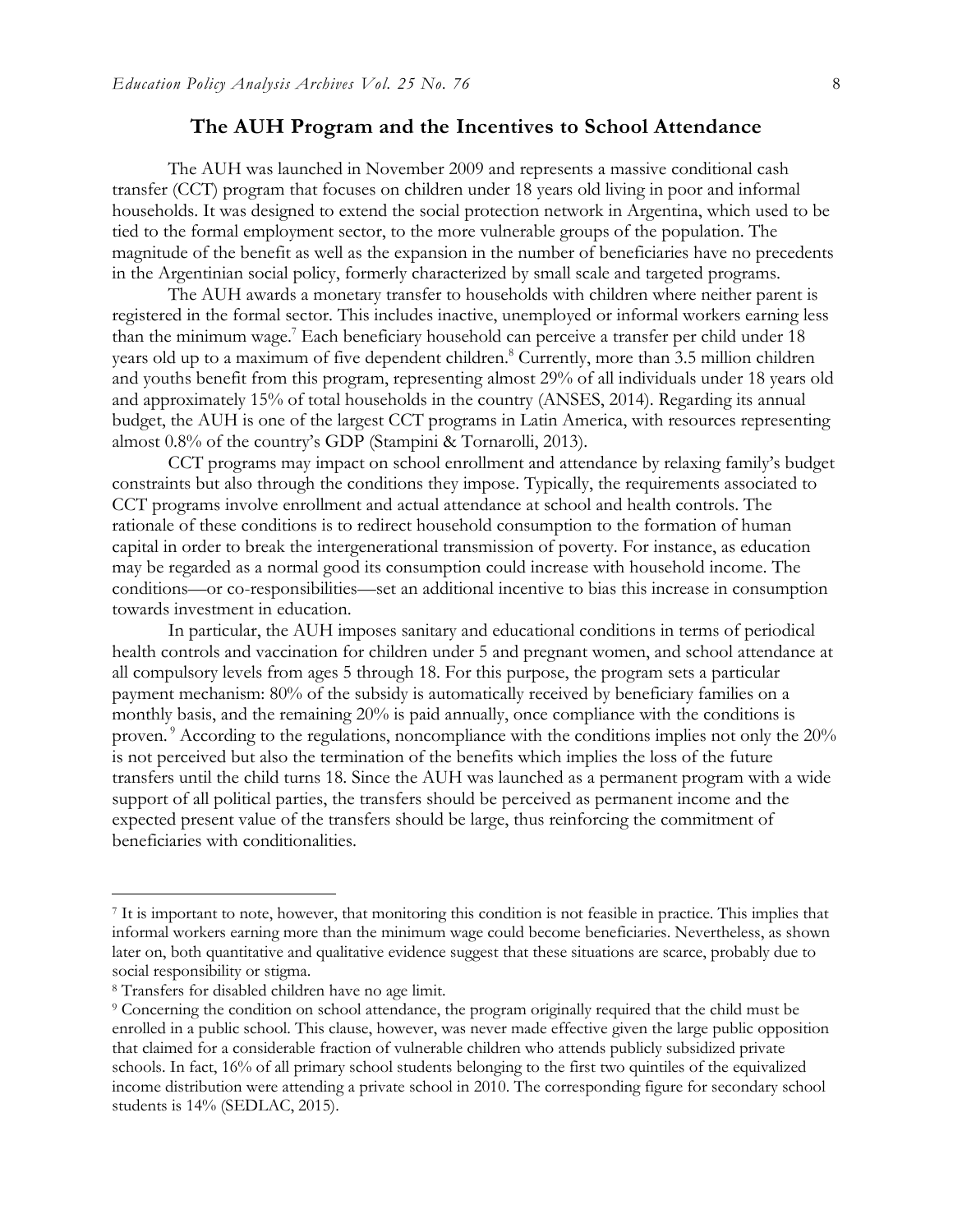In practice, however, the AUH does not take such a hard line. The permanent exclusion of beneficiaries for noncompliance may be morally questionable. Since the program aims to target the more vulnerable groups of the population, noncompliance may be a manifestation of some kind of obstacle that the family cannot overcome. Consequently, in practice, failure to comply with the conditions of the AUH implies the loss of the accumulated 20% and the blockage of monthly payments, but usually not the permanent suspension of the benefit. The child may rejoin the program by demonstrating that he or she is enrolled in the current school year. Of course, these softer rules may also imply lower incentives for compliance.

The amount of the AUH transfer has been modified several times to cope with inflation.<sup>10</sup> As of June 2014, the monthly transfer for each child – i.e. 80% of the total transfer– was ARS 515, which represented almost 15% of the minimum legal wage in Argentina. For a typical poor family with three children, this implied an almost 30% increase of total monthly family income. The remaining 20% amounted to ARS 1,400 per child per year, i.e*.* 62% of total family income for the same typical family and almost 100% of the minimum legal wage.

According to the literature on the impact of CCT programs, the effects on 'access to school' indicators such as enrollment and attendance are usually positive (Cecchini, 2014; Fiszbein et al*.*, 2009), even though the size of the effect varies with other factors: it is larger for groups with low attendance rates, among the most vulnerable families and in programs with more generous transfers (Saavedra & García, 2012). Besides these general findings, some particular results are worth noticing. Typically, the size of the effect is larger in the secondary school level than in the primary level. For instance, both the *Oportunidades* program in Mexico (formerly known as *PROGRESA*) and *Familias en Acción* in Colombia significantly contributed to increase attendance rates, especially among secondary school children (Attanasio et al*.*, 2008; De Brauw and Hoddinott, 2008; Schulz, 2004). Also, even when focusing on secondary education, the size of the effect exhibits considerable variation: from a two-percentage-point increase in the case of *Ingreso Ciudadano* in Uruguay to a 12 percentage-point increase in the case of *Oportunidades* in Mexico and *Bolsa Escola* in Brazil (Saavedra & García,  $2012$ <sup>11</sup>. In summary, even though the impact differs across programs and population groups, in general CCT programs improve the so-called 'intermediate objectives': better access to school, higher enrollment rates and higher attendance (Bastagli, 2008; Cecchini, 2014 ).

Given this evidence and the importance of the AUH—both in terms of coverage and generosity of the benefits—it is likely that it contributed to the improvement of attendance rates documented the previous section, which took place precisely after the program's inception in late 2009. However, only the empirical evidence can reveal whether this potential effect of the AUH on school attendance is significant and quantitatively relevant.

Evidence of the impact of the AUH on education results is still scarce. Among a large set of wellbeing indicators, Paz and Golovanevsky (2014) find large and positive effects in attendance rates—around seven percentage points—of the AUH for eligible children aged 13-17 when comparing the years 2009 and 2010 through a difference-in-difference methodology. Jimenez and Jimenez (2016) apply a Propensity Score Matching approach to the 2012 National Expenditure Household Survey (ENGHo) and find that the AUH reduced the dropout rate among teenagers. In a recent working paper based on aggregate data from administrative sources, Cigliutti et al*.* (2015)

<sup>&</sup>lt;sup>10</sup> The nominal monthly benefit per child, initially set at ARS \$180, has increased on average more than 20% per year and hence its real value has remained relatively constant since 2009 (Garganta et al., 2016).

<sup>11</sup> Additional evidence from the Mexican *PROGRESA/Oportunidades*, the oldest and most studied program in Latin America, shows also a significant reduction in dropouts (SEDESOL, 2008), a fall of the gender gap in secondary enrollment (Parker, 2003) and an increase in indigenous children attendance (Escobar & De la Rocha, 2008).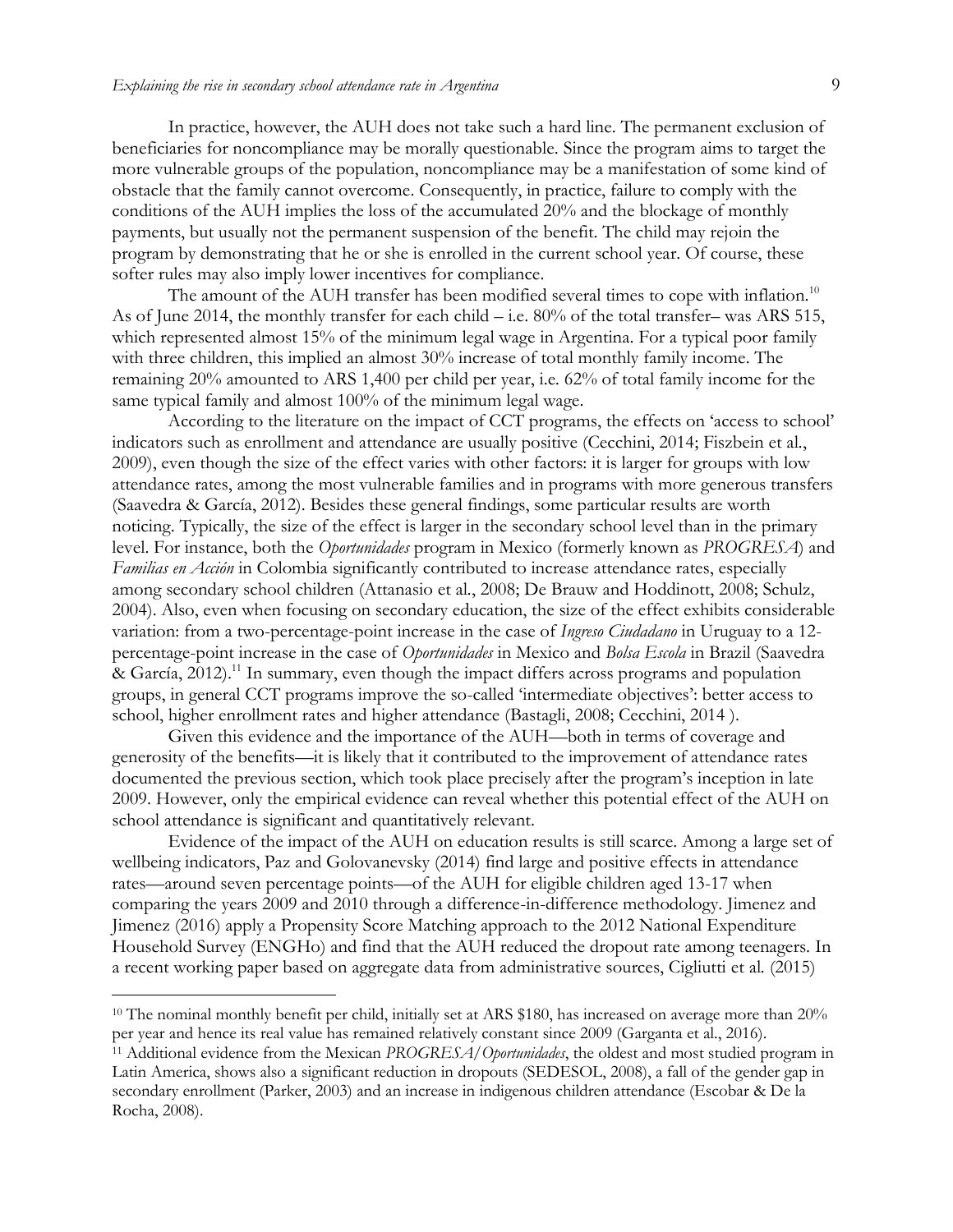find that secondary gross enrollment rates in Argentina rose by 2.25 percentage points due to the AUH compared to a synthetic control that consists of a linear combination of other Latin American countries.<sup>12</sup> The present work provides new evidence regarding the impact of the AUH on eligible's secondary school attendance. By using micro-data and following a difference-in-difference approach we extend the period of analysis to cover six years before and five years after the AUH implementation. Furthermore, we zoom into the group aged 15-17 which allows for relating our findings to the extension of mandatory schooling while deepening the analysis of the nature of the effect by exploring heterogeneities across different sub-groups. In particular, and based on the international evidence discussed above, we expect a larger impact on school attendance for older children from the most vulnerable households, whose initial attendance rates are the lowest. We also expect the effect to increase as the number of siblings grows, since the household's total transfer raise with the number of children.

#### **Data and Empirical Strategy**

The AUH was neither randomly assigned nor accompanied by a publicly available comprehensive dataset that may allow for follow-ups of the beneficiary population. The absence of these features greatly determines both the data and the empirical strategy for assessing the program's impact on any outcome.

We use microdata from the Permanent National Household Survey (EPH) carried out by the Argentinian national statistical office (INDEC). The EPH gathers data on demographic, education, income and employment issues and covers 31 large urban conglomerates, representing 62% of the total population of the country. We focus on the 2004-2014 decade. The pre-intervention period (before) includes years 2004 through 2009—the AUH was launched in November 2009—while the post-intervention period (after) covers years 2010 through 2014.

Unfortunately, the EPH does not include questions that allow us to identify AUH beneficiaries. Consequently, we define the 'treatment' and 'control' groups based on AUH eligibility, and thus perform an intention-to-treat analysis. Given that the proportion of eligible households not participating in the program is small, the take up seems to be random and there are virtually no beneficiaries in formal households since the registration system of formal workers implies the automatic exclusion from the program (Garganta et al., 2016), this approach likely provides a lowerbound estimate of the actual effect of the AUH on the beneficiaries.<sup>13</sup>

Our sample includes children aged 15-17, i.e. in the upper secondary age range. We aim at determining if the child is a potential beneficiary of the program by checking whether he/she meets the AUH eligibility criteria. Particularly, we define the treatment and control groups based on children's eligibility according to their parents' labor status. A child is classified as belonging to the treatment group whenever his/her parents are either inactive, unemployed, informal or selfemployed workers. Because of a special regulation, children whose parents are registered employees working in the domestic service are also eligible for the AUH and hence are included in the treatment group.<sup>14</sup> As for the control group, it includes all children aged 15-17 for whom at least one of their parents is employed in the formal sector.

As an additional requirement for eligibility, the AUH imposes that earnings are below the minimum legal wage. Even though this condition is not verifiable for informal workers, qualitative and quantitative evidence suggests that middle and high-income informal workers opt out of the

<sup>12</sup> D'Elia et al. (2014) provide evidence of the AUH impact on education quality indicators.

<sup>13</sup> See for instance Ravallion (2008) and Duflo et al. (2006).

<sup>14</sup> Special Social Security Scheme for Domestic Service Employees (Law 25,239, Title XVIII).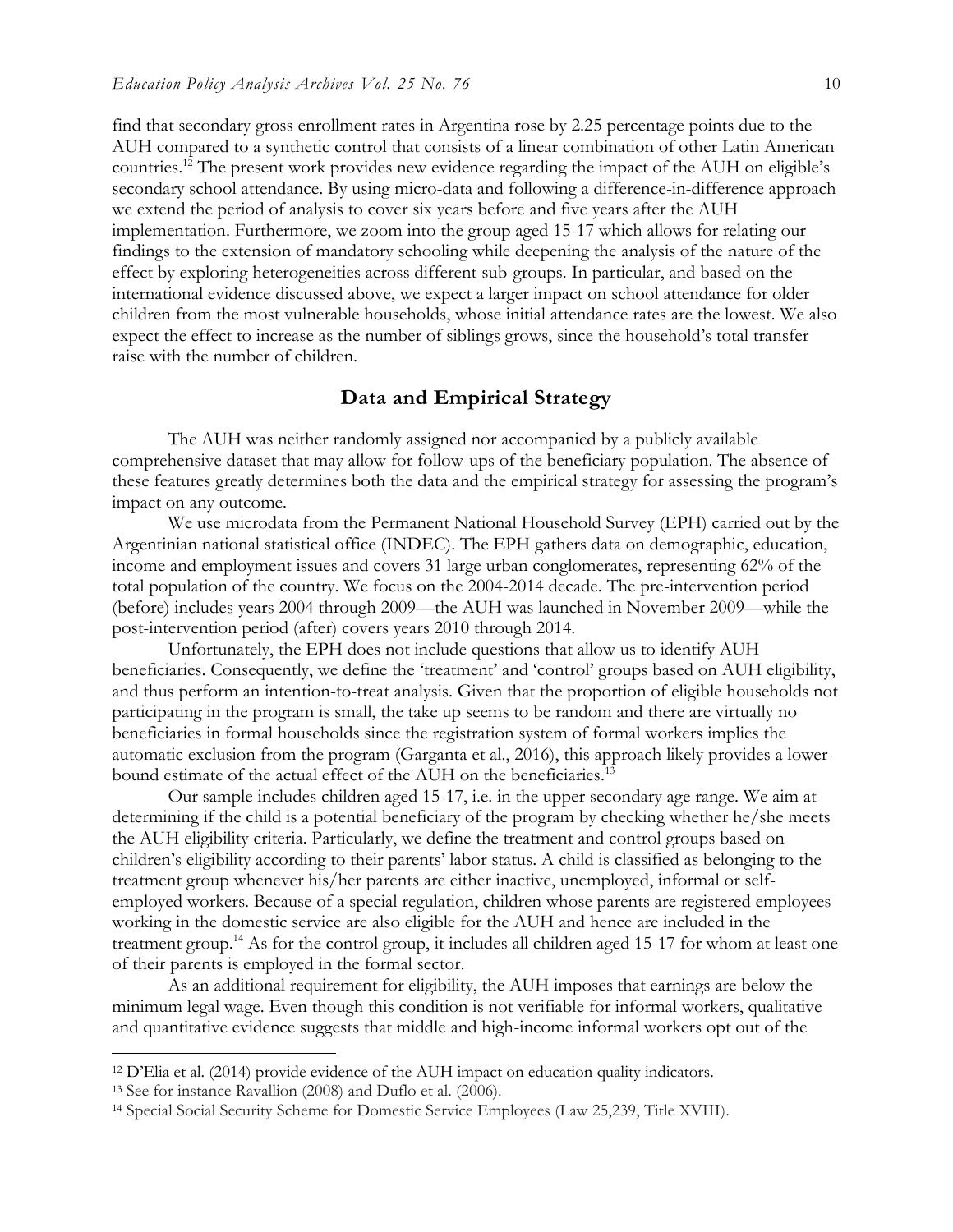$\overline{a}$ 

program due to social responsibility and stigma, and hence the inclusion error is small.<sup>15</sup> Therefore, we further restrict the sample to only include children from poor households, defined as those in the first four deciles of the per capita income distribution.<sup>16</sup>

In order to estimate the intention-to-treat impact of the AUH on secondary school attendance of eligible children we follow a difference-in-difference methodology by comparing the differences in the probability of secondary school attendance of the treatment and control groups, before and after the inception of the program. The identification assumptions are that secondary attendance rates of treatment and control groups would have evolved similarly in the absence of the program and that there was no other contemporaneous event to the implementation of the AUH that could have caused differences in the evolution of school attendance between the treatment and control groups. The latter does not appear to be a strong assumption considering no major initiatives affecting educational outcomes took place in 2009 (infrastructure expansion, teacher's training, school meals, etc.). Regarding the first assumption, it cannot be proven but we provide evidence in its favor in the next section.

As for the difference-in-difference model, we use the standard linear specification in equation (1).

#### $Attends_i = \alpha + \beta_1 Treat_i + \beta_2 After_i + \gamma (Treat_i \cdot After_i) + \theta X_i + u_i$  (1)

The output variable *Attends* is a binary indicator that takes the value 1 for children attending secondary school and 0 otherwise; <sup>17</sup> *Treat* is an indicator variable for the treatment group; *After* tags years after the AUH implementation (2010-2014), and  $X$  includes a set of child and household level controls (child's gender, age and squared age; head of household's gender, age, squared age, educational level and employment status) as well as other household characteristics (household size, per capita income, single parent household, female headed household, number of children under 18). We also control for time (year and quarter) and regional fixed effects, as well as for regional trends.<sup>18</sup> If the unobserved characteristics that remain after adding all these controls do not have a differential impact on attendance between both groups before and after the implementation of the AUH, we may claim that the  $\gamma$  parameter represents the causal effect of the program (Angrist & Pischke, 2009).

<sup>15</sup> From the experience of public officials in charge of the registration to the AUH, non-poor individuals –yet not belonging to the formal sector- tend to opt out of the program either by not even starting the procedure or by not complaining when they are suspended from the benefit following audits (Pautassi et al., 2013). Evidence from the last National Consumption Survey (ENGHo 2012) points in the same direction: very few children belonging to the upper income deciles—less than 2% in the two top deciles—receive benefits from the AUH (Gasparini & Cruces, 2015).

<sup>16</sup> Results are robust to other income measures as well as other cut-offs. Moreover, since our data comes from the national household survey (EPH) and not from an evaluation survey of the program, it is very unlikely that people misreport incomes or any other variable in order to affect the probability of becoming eligible to the AUH program.

<sup>&</sup>lt;sup>17</sup> Unfortunately, even though the EPH includes information on the education level being attended, it does not inform the specific school year.

<sup>&</sup>lt;sup>18</sup> We use data for the first semester of each year by combining EPH's samples from the first two quarters and control for quarter fixed effects.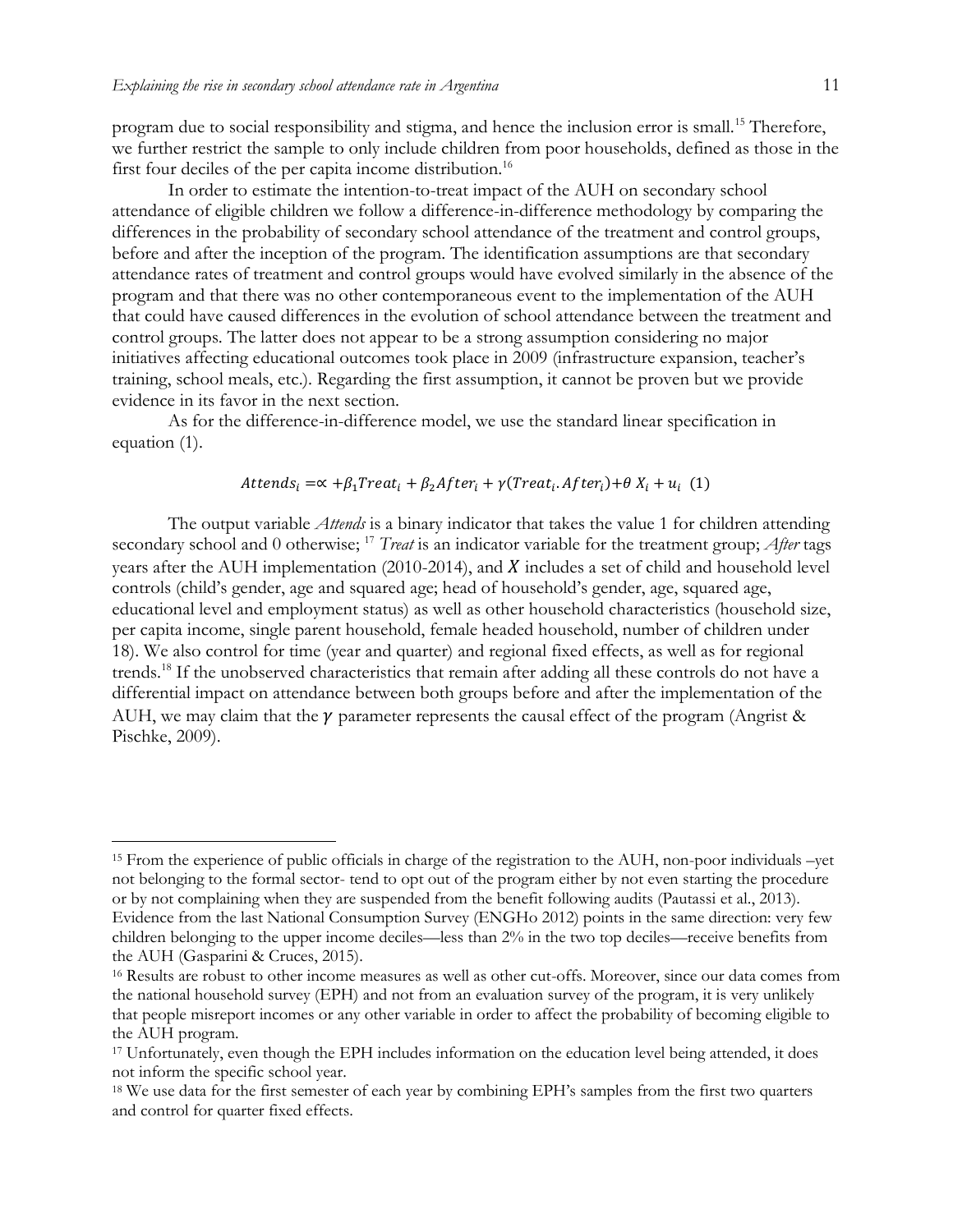### **Results**

Table 2 shows average net attendance rates for treatment and control groups before and after the inception of the AUH. Even though attendance rose for both groups, the increase was considerably larger among eligible children: 5.1 percentage points as compared to 1.9 for the control group. This preliminary unconditional evidence suggests that the AUH may have had the effect of rising secondary school attendance of eligible children aged 15-17 by 3.2 percentage points.

#### Table 2

|  | Net secondary school attendance rates. Children between 15 and 17 years old |  |  |  |  |
|--|-----------------------------------------------------------------------------|--|--|--|--|
|  |                                                                             |  |  |  |  |

|                           | Treatment (i) | Control (ii) | .)-(11) |
|---------------------------|---------------|--------------|---------|
| Before AUH                | 75.1          | 37.0         | -11.9   |
| After AUH                 | 80.2          | 88.9         | -8.     |
| Difference (After-Before) |               |              |         |

Source: own estimations based on *Encuesta Permanente de Hogares*.

Note: *Treatment* includes children whose parents are inactive, unemployed, informal or self-employed workers (or registered employees working in domestic service). *Control* includes all children for whom at least one of their parents is employed in the formal sector. *Before AUH* includes years 2004-2009; *After AUH* includes years 2010-2014.

It is worth noting, however, that given the very nature of the program—non-random assignment –, treatment and control groups differ by construction. Table 3 shows that even though the two groups share on average some features (gender, age, household's size), potential AUH beneficiaries belong to poorer households and exhibit a larger proportion of single-parent and female headed households where the head of household has lower educational attainment and is more likely to be unemployed, both in pre and post-intervention periods.

| Variables     |                        | Before            |       |          |     | After                 |        |          |       |
|---------------|------------------------|-------------------|-------|----------|-----|-----------------------|--------|----------|-------|
|               |                        | Treatment Control |       | Diff.    |     | P-v Treatment Control |        | Diff.    | $P-v$ |
|               |                        |                   |       |          |     |                       |        |          |       |
| Child         | Male                   | 51.5              | 51.0  | 0.5      | 0.6 | 50.1                  | 51.4   | $-1.3$   | 0.9   |
|               | Age                    | 15.9              | 15.9  | 0.0      | 0.5 | 16.0                  | 15.9   | 0.1      | 0.0   |
|               | Single                 | 34.7              | 14.4  | 20.3     | 0.0 | 36.9                  | 16.6   | 20.3     | 0.0   |
|               | Female                 | 36.6              | 18.2  | 18.4     | 0.0 | 42.0                  | 22.7   | 19.3     | 0.0   |
| of HH<br>Head | Age                    | 46.4              | 45.4  | 1.0      | 0.0 | 46.1                  | 45.4   | 0.7      | 0.0   |
|               | <b>Education</b> years | 7.9               | 9.0   | $-1.1$   | 0.0 | 8.4                   | 9.5    | $-1.1$   | 0.0   |
|               | Employed               | 73.5              | 89.9  | $-16.4$  | 0.0 | 71.3                  | 89.4   | $-18.1$  | 0.0   |
|               | HH Size                | 5.8               | 5.8   | 0.0      | 0.4 | 5.7                   | 5.7    | 0.0      | 0.1   |
| HН            | # of Children          | 3.2               | 3.1   | 0.1      | 0.0 | 3.1                   | 3.0    | 0.1      | 0.0   |
|               | Per capita income      | 184.3             | 285.4 | $-101.1$ | 0.0 | 741.7                 | 1012.5 | $-270.8$ | 0.0   |
|               | <i>Observations</i>    | 12,466            | 6,363 |          |     | 10,002                | 6,171  |          |       |

#### Table 3 *Descriptive statistics*. *Children between 15 and 17 years old*

Source: own estimations based on *Encuesta Permanente de Hogares*.

Note: *Treatment* includes children whose parents are inactive, unemployed, informal or self-employed workers (or registered employees working in domestic service). *Control* includes children for whom at least one of their parents is employed in the formal sector. *Before AUH* includes years 2004-2009; *After AUH* includes years 2010-2014. *# of Children*  is the total number of children under 18 living in the household. *HH* stands for household.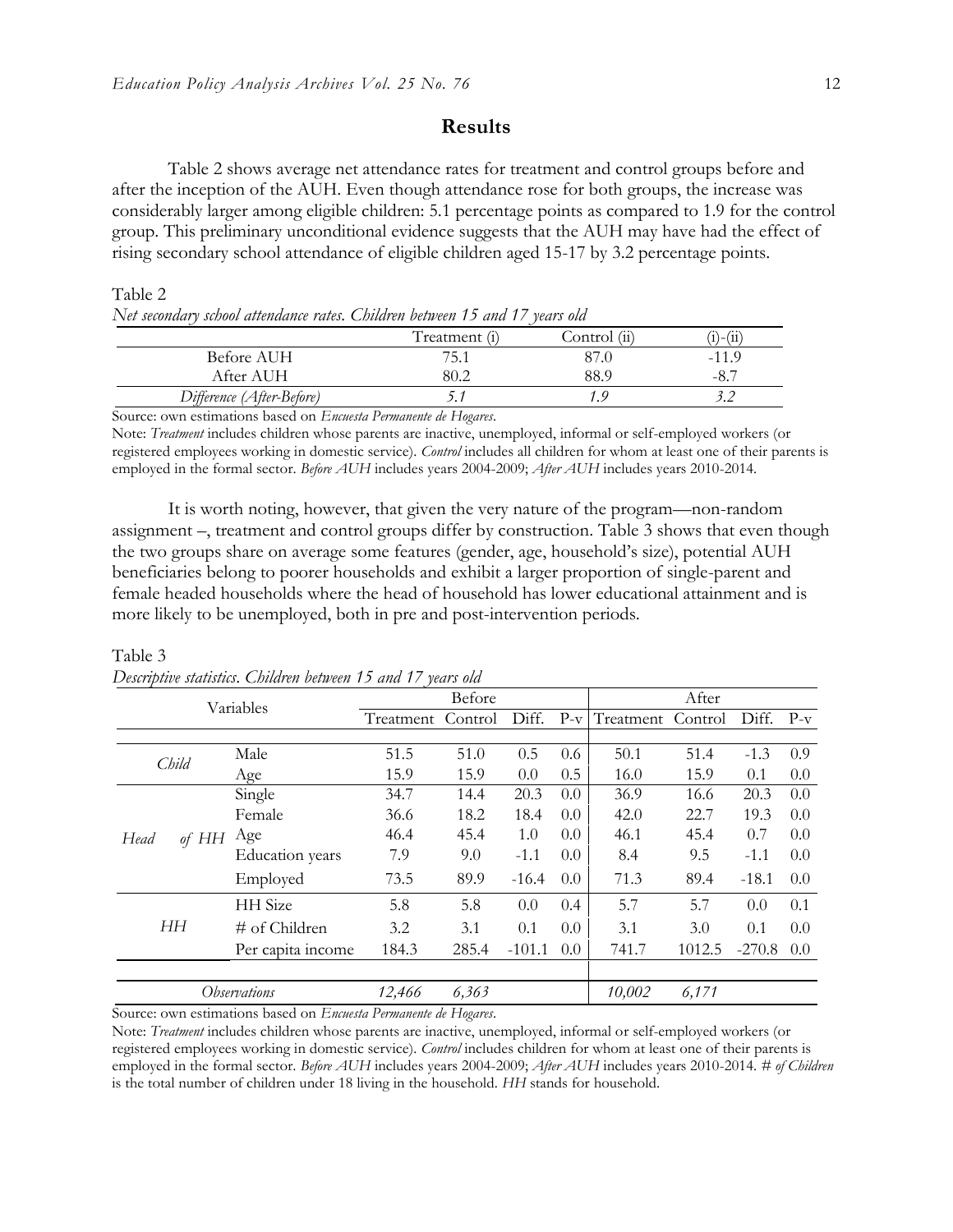In fact, as Figure 3 shows, treatment and control groups differ in their school attendance rates prior to the program, which is in part due to those differences in characteristics. Nevertheless, albeit attendance rates *levels* differ before the inception of the AUH, the *time patterns* are similar. This is confirmed by a pre-program common trends test: we do not find enough evidence to reject the null hypothesis that the pre-treatment trends were equal, thus reinforcing the confidence in our identification assumption.<sup>19</sup> However, since 2010, just after the AUH implementation, the gap in school attendance between groups started to shrink because the attendance rate of eligible children grew faster than that of the control group.





 $\overline{a}$ 

Note: *Treatment Group* includes children whose parents are either inactive, unemployed, informal or self-employed workers (or are registered employees working in the domestic service). *Control Group* includes children for whom at least one of their parents is employed in the formal sector. Children in both groups are aged 15 through 17 and belong to the first four deciles of the per capita family income distribution.

We now assess whether this result holds in a multivariate difference-in-difference framework and is robust to several types of controls. Table 4 shows the results of estimating the linear model of school attendance in equation 1. Models 1, 2 and 3 in the table progressively control for child's and head of household's characteristics (child's gender, age and squared age; head of household's gender, age, squared age, educational level, employment status), other household features (household size, per capita income, single-parent household, female headed household, number of children under 18), region and time fixed effects (year and quarter), as well as regional trends. The coefficient of the

<sup>19</sup> We run a model of our outcome of interest (attendance) on a constant, the treatment dummy, year dummies and the interactions between these latter variables including only pre-intervention years. We then apply an *F* test in which the null hypothesis (*Ho*) states that all the coefficients for the interaction terms are jointly equal to zero. We find no evidence to reject the null: *Ho*: *F*(5, 18,817)=0.47, Prob>*F*=0.80. We then run a new model that includes both pre and post-program years. The null hypothesis is now easily rejected: *Ho*: *F*(10, 34,980)=2.19, Prob>*F*=0.015.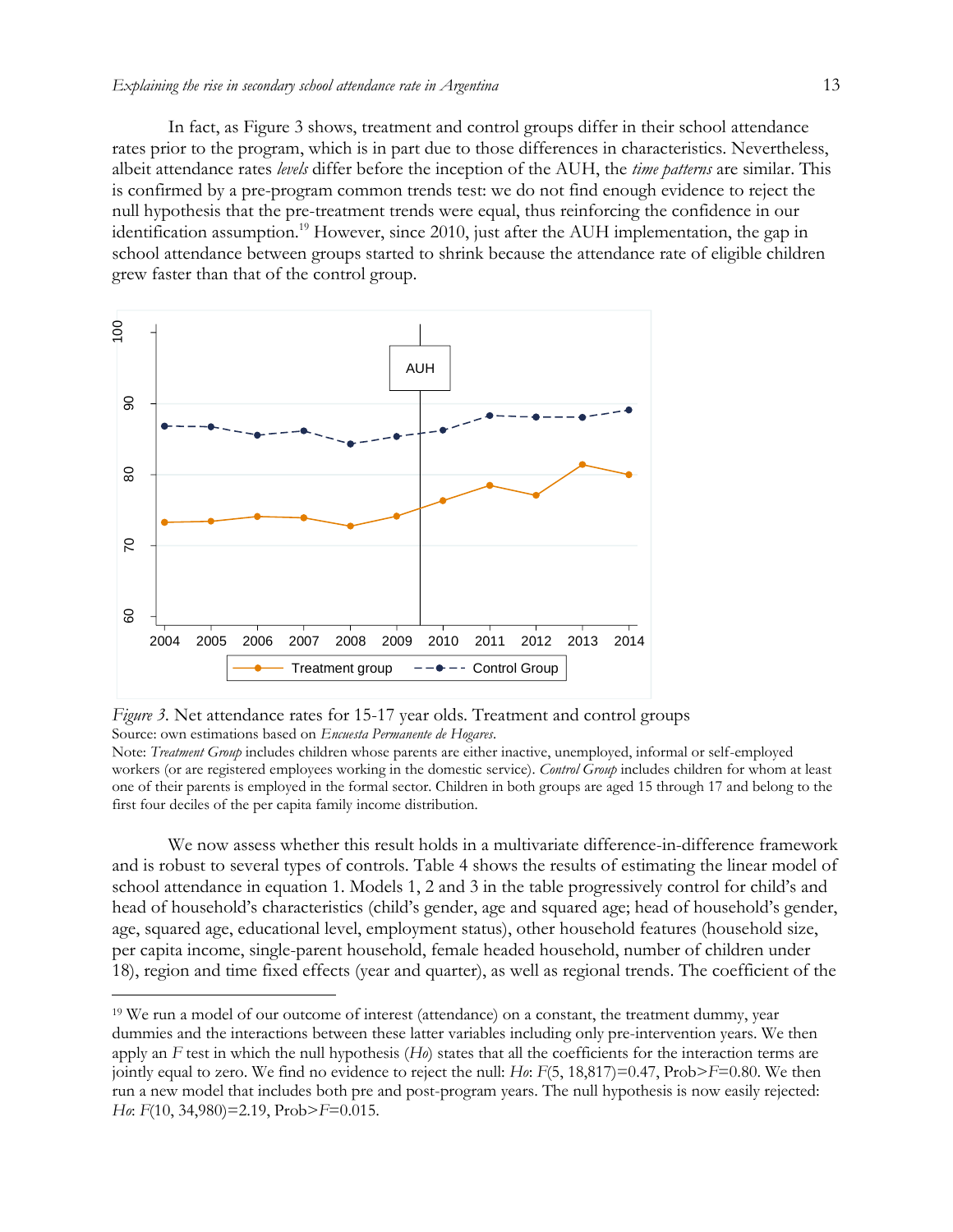interaction term is positive and statistically significant across specifications, suggesting a positive impact of the AUH on school attendance of eligible children aged 15-17 of almost four percentage points.**<sup>20</sup>**

Table 4

 $\overline{a}$ 

|  |  | Probability of attending secondary school. Children between 15 and 17 years old |  |
|--|--|---------------------------------------------------------------------------------|--|
|  |  |                                                                                 |  |

|                                            | (1)                      | (2)                       | (3)                       |
|--------------------------------------------|--------------------------|---------------------------|---------------------------|
| Treatment*After                            | $0.0320***$<br>(0.00817) | $0.0392$ ***<br>(0.00890) | $0.0388***$<br>(0.00885)  |
| Treatment                                  | $-0.119***$<br>(0.00728) | $-0.0771***$<br>(0.00623) | $-0.0757***$<br>(0.00622) |
| After                                      | $0.0195***$<br>(0.00655) | 0.000711<br>(0.00700)     | 0.0309<br>(0.0433)        |
| Child and head of HH characteristics       | Yes                      | <b>Yes</b>                | Yes                       |
| Other HH Characteristics                   | $\rm No$                 | Yes                       | Yes                       |
| Regional and Time Dummies, Regional Trends | N <sub>o</sub>           | $\rm No$                  | Yes                       |
| Observations                               | 35,002                   | 35,002                    | 35,002                    |

Source: own estimations based on *Encuesta Permanente de Hogares*.

Note: OLS estimations. Dependent binary variable: *Attends*, equals 1 if the child is 15-17 years old and attends secondary level; *Treatment* equals 1 for eligible children and 0 for non-eligible children; *After* equals 1 in the period 2010-2014 and 0 for the period 2004-2009; child's and/or head of household's characteristics (child's gender, age and squared age, head of household's gender, age, squared age, educational level and employment status), other household characteristics (household size, per capita income, single parent household, female headed household, number of children under 18), region fixed effects (6 regions), time fixed effects (year and quarter) and regional time trends. Clustered robust standard errors in parenthesis; \* *p*<0.10, \*\* *p*<0.05, \*\*\* *p*<0.01.

These results thus support our hypothesis that the AUH did contribute to the improvement of attendance rates for children in the upper-secondary age range documented in the second section of this paper. Moreover, they inform that the size of the effect is certainly non-trivial. According to our estimates, the 3.9 percentage-point impact in secondary school net attendance implies that the AUH helped around 20,000 eligible children aged 15-17 to stay at secondary school over the period 2010-2014. In terms of education gaps, it represents a 20% closure of the net attendance rate gap between the treatment group and those belonging to the richest quintile. Moreover, compared to other Latin American CCT programs, the impact we find for the AUH is between the twopercentage-point effects of the Brazilian *Bolsa Escola* and the Uruguayan *Ingreso Ciudadano*, and the 12-percentage-point effects of *Familias en Acción* in Colombia and *Oportunidades* in Mexico (Saavedra & García, 2012). <sup>21</sup>

<sup>&</sup>lt;sup>20</sup> The result is also robust to a nonlinear specification of the probability model. For instance, from rerunning the model in column 3 in Table 4 using a Probit model we find similar effects to those obtained from the linear model. The marginal effect of the interaction term evaluated on the sample average of the treated is 2.6 percentage points, with an associated p-value of 0.001. The complete estimation results from the Probit model are available upon request.

<sup>&</sup>lt;sup>21</sup> Some additional clarifications must be made in order to assess a fair comparison. Firstly, the average baseline of secondary school attendance in most Latin American countries was considerably lower than that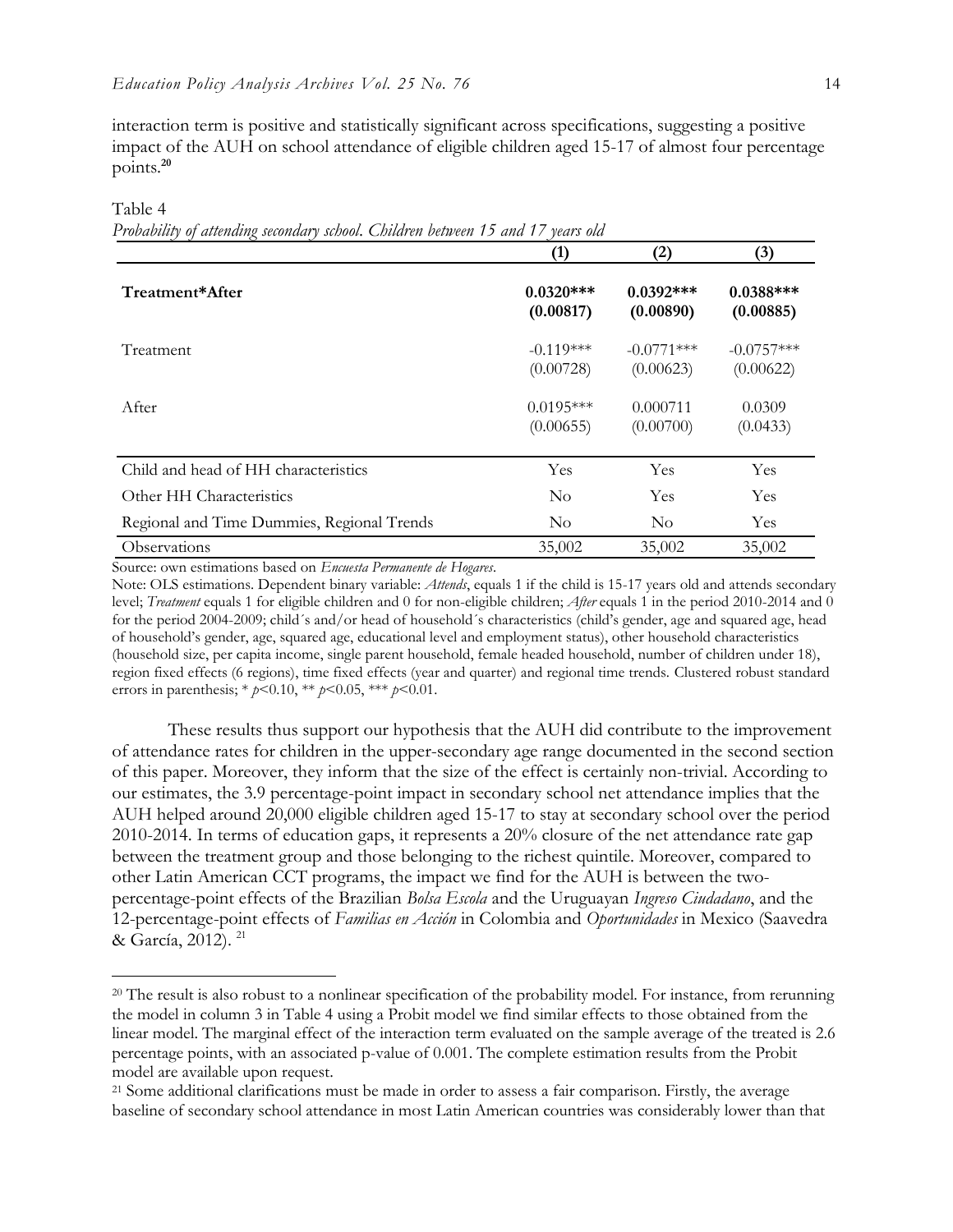#### **False Experiments**

We perform a series of counterfactual experiments or placebo exercises to gain more confidence in the validity of the identification assumption. In this regard, we run again the model in column 3 from Table 4 but using only pre-treatment observations, and pretending that the program took place in any year previous to 2009—the actual implementation date of the AUH. Table 5 shows the results for five alternative fake dates: 2004, 2005, 2006, 2007 and 2008. In all cases the coefficient accompanying the interaction term is small and not statistically significant, meaning that only after 2009 some event caused a differential shift on the attendance rates for the treatment group, but clearly not before.

|                                                     | Intervention in          |                          |                          |                           |                           |
|-----------------------------------------------------|--------------------------|--------------------------|--------------------------|---------------------------|---------------------------|
|                                                     | 2004                     | 2005                     | 2006                     | 2007                      | 2008                      |
| Treatment*After                                     | 0.0192<br>(0.0184)       | 0.0252<br>(0.0167)       | 0.0179<br>(0.0140)       | 0.0157<br>(0.0128)        | 0.0155<br>(0.0151)        |
| Treatment                                           | $-0.0856***$<br>(0.0166) | $-0.0872***$<br>(0.0147) | $-0.0796***$<br>(0.0105) | $-0.0751***$<br>(0.00831) | $-0.0719***$<br>(0.00753) |
| After                                               | $-0.0525**$<br>(0.0249)  | 0.0437<br>(0.0392)       | 0.0489<br>(0.0393)       | 0.0507<br>(0.0386)        | $0.0759*$<br>(0.0421)     |
| Child<br>of<br>HН<br>head<br>and<br>characteristics | Yes                      | Yes                      | Yes                      | Yes                       | Yes                       |
| Other HH Characteristics                            | Yes                      | Yes                      | Yes                      | Yes                       | Yes                       |
| Regional and Time Dummies,<br>Regional Trends       | Yes                      | Yes                      | Yes                      | Yes                       | Yes                       |
| Observations                                        | 18,829                   | 18,829                   | 18,829                   | 18,829                    | 18,829                    |

#### Table 5

 $\overline{a}$ 

|  | Probability of attending secondary school. Placebo regressions |  |
|--|----------------------------------------------------------------|--|
|  |                                                                |  |

Source: own estimations based on *Encuesta Permanente de Hogares*.

Note: OLS estimations. Dependent binary variable: *Attends*, equals 1 if the child attends upper secondary level; *Treatment* equals 1 for eligible children and 0 for non-eligible children; *After* is defined ad-hoc for each year (for example in 2006 it equals 0 in the period 2004 to 2006 and 1 in the period 2007-2009). For a description of control variables included, refer to Table 4. Clustered robust standard errors in parenthesis; \* *p*<0.10, \*\* *p*<0.05, \*\*\* *p*<0.01.

#### **Alternative Definitions of the Pre- and Post-intervention Periods**

The National Education Law of 2006 extended compulsory schooling for children aged 15- 17. If this legislation altered schooling incentives differently for the treatment and control groups, the effects we find cannot be adjudicated solely to the AUH. As discussed above, we do not believe this is the case because neither the law nor accompanying policies had enforcement mechanisms embedded in their design, and thus it is unclear through which channels the law may have affected school attendance. Moreover, the results of the placebo experiment with 2006 as the false intervention date—column 3 in Table 5—provide evidence against this possibility.

of Argentina. Furthermore, we focus on upper-secondary attendance rates while the evidence presented above corresponds to the complete secondary school level.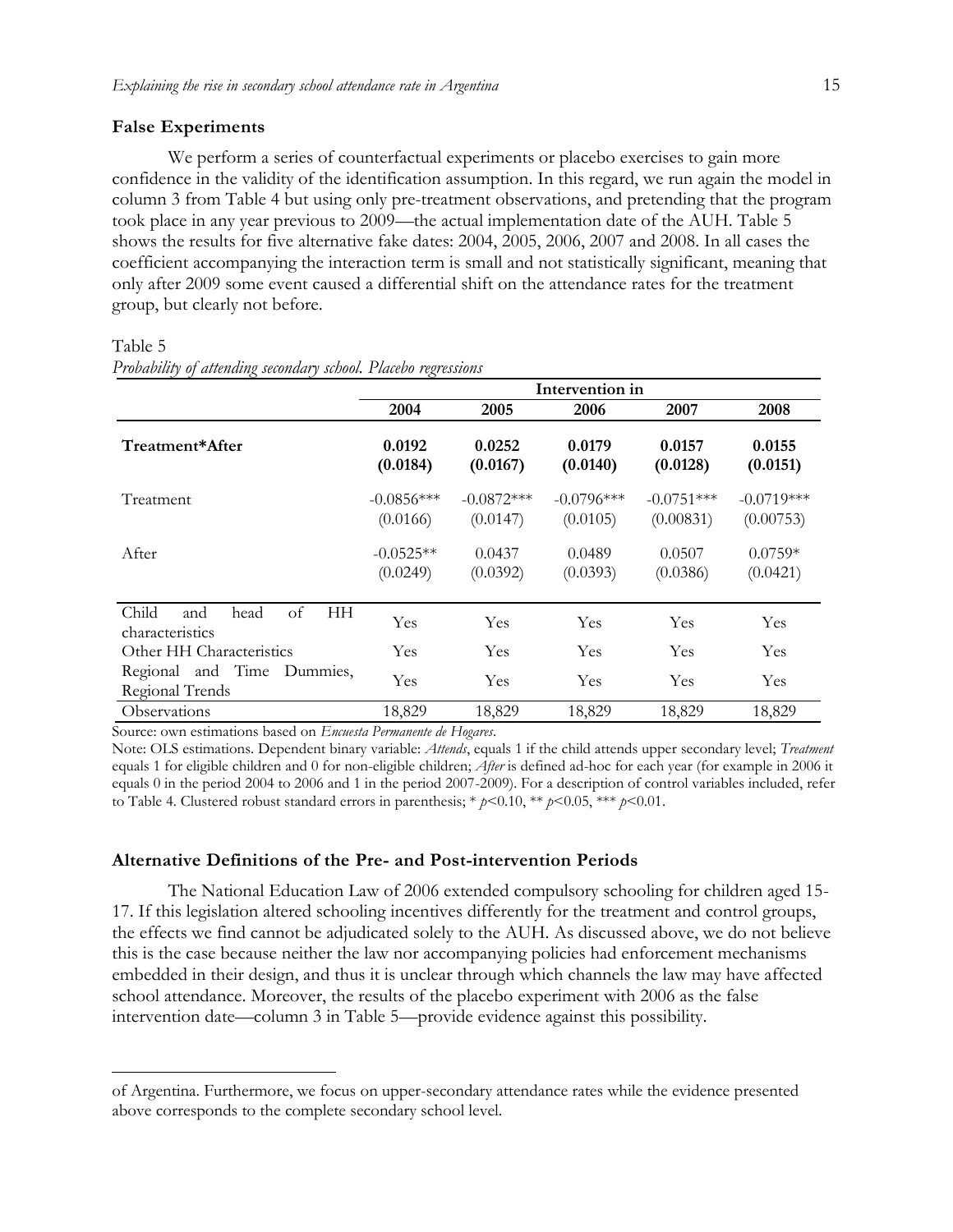To reinforce this point we additionally assess the AUH impact on secondary attendance by establishing an alternative shorter pre-intervention period: from 2007 to 2009, rather than 2004 to 2009, i.e. we only consider post-law years. Column 1 in Table 6 shows the original results—the same results reported in Table 4, column 3—while column 2 presents the estimated results when restricting the sample to years 2007-2014 and defining 2007-2009 as the pre-intervention period. Coefficients are quite similar in terms of size and statistical significance, reinforcing the hypothesis that it was the AUH in 2009 that caused the increase in attendance rates of poor children living in informal households.

Table 6

**Pre-Intervention Period 2004-2009 2007-2009 2007-2009 Post-Intervention Period 2010-2014 2010-2014 2010-2011 Treatment\*After 0.0388\*\*\* 0.0328\*\*\* 0.0224\* (0.00885) (0.00975) (0.0112)** Treatment  $-0.0757***$   $-0.0707***$   $-0.0683***$  $(0.00622)$   $(0.00831)$   $(0.00911)$ After  $0.0309$   $-0.100***$   $-0.0268**$  $(0.0433)$   $(0.0358)$   $(0.0127)$ Child and head of HH characteristics Yes Yes Yes Other HH Characteristics Tes Yes Yes Yes Yes Yes Regional and Time Dummies; Regional Trends Yes Yes Yes Observations 35,002 27,035 17,383

*Probability of attending secondary school*. *Alternative pre and post-intervention periods*

Source: own estimations based on *Encuesta Permanente de Hogares*.

Note: OLS estimations. Dependent binary variable: Attends, equals 1 if the child attends upper secondary level; *Treatment* equals 1 for eligible children and 0 for non-eligible children; *After* is defined ad-hoc in each model (column 1: it equals 1 in the period 2010-2014 and 0 for the period 2004-2009; column 2: it equals 1 in the period 2010-2014 and 0 for the period 2007-2009; column 3: it equals 1 in the period 2010-2011 and 0 for the period 2007-2009). For a description of control variables included, refer to Table 4. Clustered robust standard errors in parenthesis; \*  $p$ <0.10, \*\*  $p$ <0.05, \*\*\* *p*<0.01.

We also consider another alternative sample using 2007-2009 as the pre-intervention period and restricting the post-intervention period to years 2010-2011. With this exercise we intend to address concerns of a too large post-intervention period in which contamination from other sources could arise. Column 3 in Table 6 shows that in this case the interaction coefficient is 2.2 percentage points, still significant but smaller than the coefficient we obtain when taking the entire postintervention period. That is, even when focusing in just a couple years before and after its inception, the AUH has a significant positive effect on attendance rates of eligible children aged 15 to 17. However, the impact increases over time possibly as a result of the expansion of the program and also due to the cumulative effect of increased attendance at earlier ages, i.e. the increased attendance rates at earlier ages would push up attendance of older children a few years later.

#### **Alternative Samples**

Since the EPH does not include information to identify AUH beneficiaries we relied on children's eligibility based on their parents' labor status. However, some limitations of the survey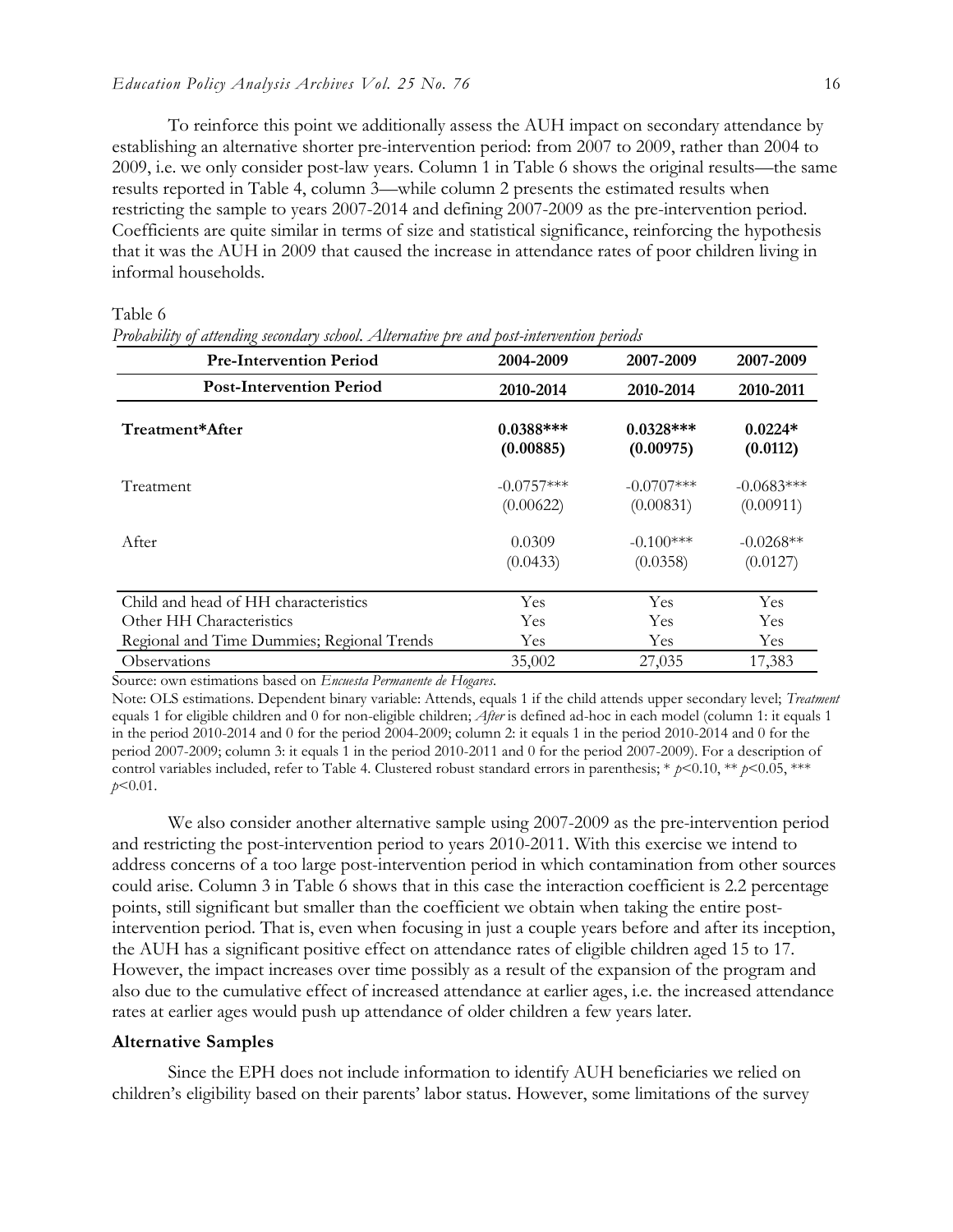may lead to classification errors. To start with, we do not have information on one or both parents when they do not live within the household.<sup>22</sup> Furthermore, even if parents live with their child it is not always straightforward to identify this relationship given the fact that the EPH collects information on the family linkage of each household member only in terms of the head of household.<sup>23</sup>

To assess the extent to which these limitations may affect results, we define three alternative nested samples that account for different possible situations: *(i)* a first sample that only contains those children for whom both parents live in the household; *(ii)* an alternative larger sample that includes children for whom at least one parent is present; and finally *(iii)* one that also incorporates those children living in households where neither parent is present. Considering our universe is composed by all children aged 15-17 belonging to the first four income deciles, then sample *(i)* represents 64.4% of that target population, sample *(ii)* adds up a considerable fraction of children leading to a total coverage of 94.1%, while sample *(iii)*, by construction, holds the total universe. In all three samples, whenever more than one adult could be identified as the mother or father of the child, the child was only considered eligible if all of the 'potential' parents met the eligibility conditions.<sup>24</sup>

|                                            | Sample                    |                           |                           |  |  |
|--------------------------------------------|---------------------------|---------------------------|---------------------------|--|--|
|                                            | (i)                       | (i)                       | (iii)                     |  |  |
| Treatment*After                            | $0.0358***$<br>(0.00984)  | $0.0388***$<br>(0.00885)  | $0.0376***$<br>(0.00865)  |  |  |
| Treatment                                  | $-0.0761***$<br>(0.00750) | $-0.0757***$<br>(0.00622) | $-0.0792***$<br>(0.00594) |  |  |
| After                                      | 0.0287<br>(0.0459)        | 0.0309<br>(0.0433)        | $-0.00799$<br>(0.0134)    |  |  |
| Child and head of HH characteristics       | Yes                       | Yes                       | Yes                       |  |  |
| Other HH Characteristics                   | Yes                       | Yes                       | Yes                       |  |  |
| Regional and Time Dummies, Regional Trends | Yes                       | <b>Yes</b>                | Yes                       |  |  |
| Observations                               | 23,953                    | 35,002                    | 37,207                    |  |  |

#### Table 7 *Probability of attending secondary school*. *Alternative samples*

Source: own estimations based on *Encuesta Permanente de Hogares*.

 $\overline{a}$ 

Note: sample *(i)* includes children aged 15-17 for whom both parents live in the household; sample *(ii)* includes children aged 15-17 for whom at least one parent is present; sample *(iii)* includes all children aged 15-17, irrespective of whether both, one or neither parent in present in the household*.* See Table 4 for a description of the variables included. Clustered robust standard errors in parenthesis; \*  $p$ <0.10, \*\*  $p$ <0.05, \*\*\*  $p$ <0.01.

<sup>&</sup>lt;sup>22</sup> The latter generally includes households where grandparents are in charge of their grandchildren.

<sup>&</sup>lt;sup>23</sup> For instance, suppose a family is composed by the head of household, two of his daughters, two sons in law and a grandson between 15 and 17 years old. In such a case we would not be able to identify who the father and mother of the child are.

<sup>&</sup>lt;sup>24</sup> In the example set in the previous note, this would imply that both daughters and both sons-in-law should meet the requirements. These cases, however, only represented 0.8% of sample *(i)* and 1.8% of sample *(ii)*.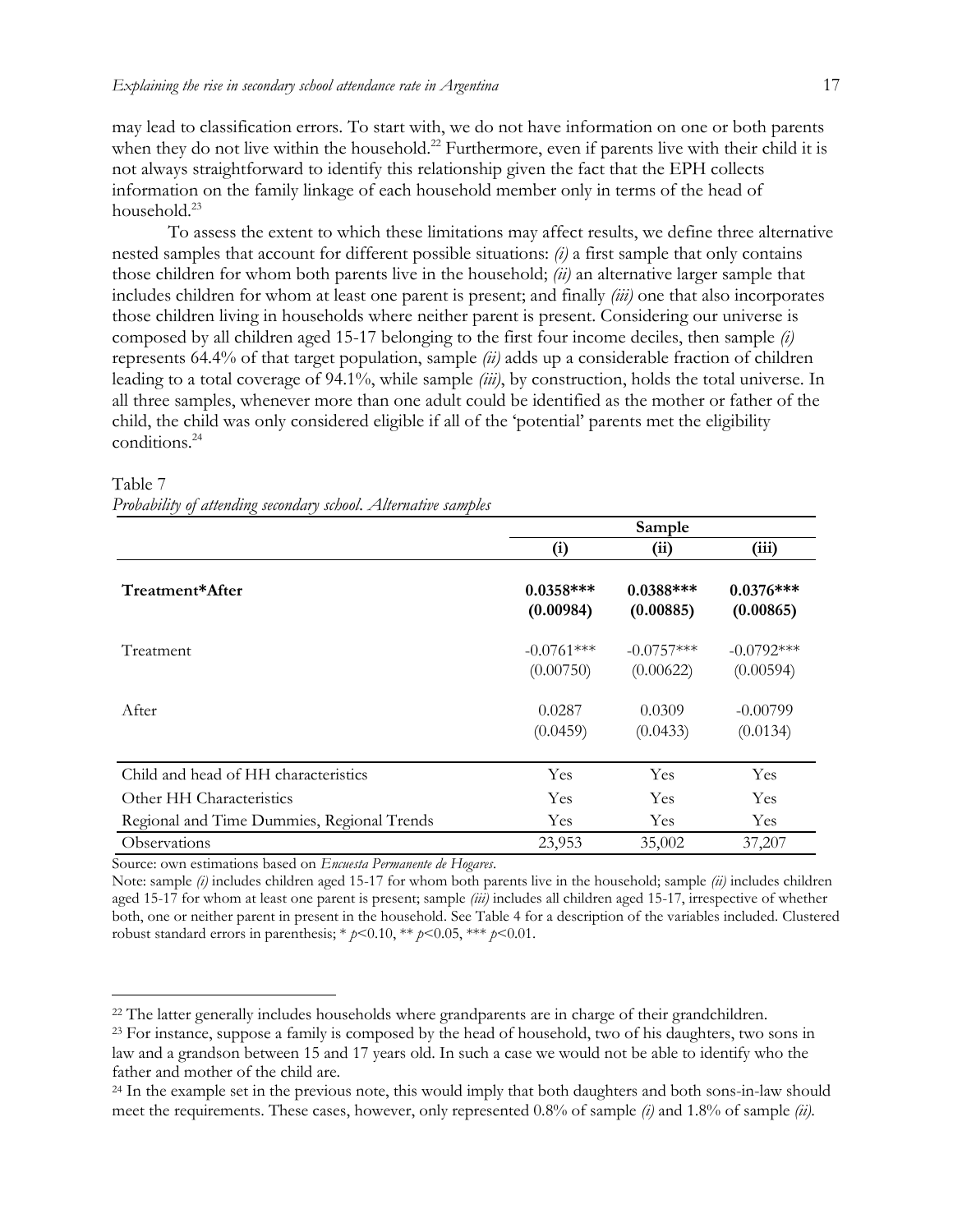Table 7 shows that the estimated effects of the program are not altered when using these alternative samples, neither in magnitude nor in terms of statistical significance. Given the robustness of the main result to different samples, we choose to conduct the analysis on the basis of sample *(ii)*. Indeed, all the results shown previously relied on this last group of children. The choice is grounded on conceptual reasons. On the one hand, it extends sample *(i)* by including many singleparent households, mostly female headed households, where poverty rates are usually higher and are thus possibly more prone to belong to the treatment group. On the other hand, sample *(ii)* excludes those children for whom we have no information on neither of their parents working conditions sample *(iii)*. The chosen sample, of course, suffers from the risk of including in the treatment group children that should belong to the control group: when the parent living with the children meets the program's eligibility conditions but the parent not living within the household does not. Nevertheless, even making very pessimistic assumptions, we estimate that only 9% of sample *(ii)* could be wrongly classified in the treatment group.<sup>25</sup>

#### **Heterogeneous Effects**

Our estimates show that the AUH increased net secondary attendance rates for those eligible children aged 15 to 17 years old by almost four percentage points, but heterogeneities may be hidden behind this average effect. In this section we explore whether the impact of AUH on attendance rates varies across groups. Firstly, we look for heterogeneous effects by age and gender of children. Secondly, we assess whether the impact is related to household characteristics: number of children and education level of the head of household.

#### **Heterogeneities by Age**

 $\overline{a}$ 

Table 8 shows that the effect varies considerably across age groups. Compared to the almost 4-percentage-point increase for the group aged 15-17, the effect is only 0.8 for the group aged 12-14 —lower-secondary age range. For children aged 6-11 —primary school age— the effect is even smaller but still significant (0.4 percentage points) while for the youths between 18 and 20 years old the estimated effect of the AUH is not statistically significant.

The latter result is consistent with the fact that individuals older than 18 years old are not eligible for the program, so no effect of the AUH is expected in terms of their schooling. Regarding the age groups covered by the program (6 to 11, 12 to 14 and 15 to 17), the results are consistent with the existing international evidence on the impact of CCT programs on schooling: the effect of the AUH is larger for higher levels of education, where baseline attendance rates are lower (Fiszbein et al*.*, 2009; Saavedra & García, 2012). Indeed, even though the explicit cost of attending school may be similar at all educational levels, the opportunity costs certainly increase with age: older children may work in the labor market or allow for other adults in the household to do so by taking care of younger siblings or performing other household chores.<sup>26</sup> Therefore, it is plausible that the economic incentives introduced by the AUH may have lower or even insignificant effects for younger schoolaged children, whose educational decisions are less sensitive to economic changes, thus explaining the larger impact for the oldest eligible children.

<sup>&</sup>lt;sup>25</sup> This is based on the assumption that all non-present parents live and are recognized as such. Also, we assume that their formality rate is similar to that of parents living with their children—around 36%. <sup>26</sup> The legal minimum working age in Argentina is 16 years old (*Ley de empleo infantil 26,390*).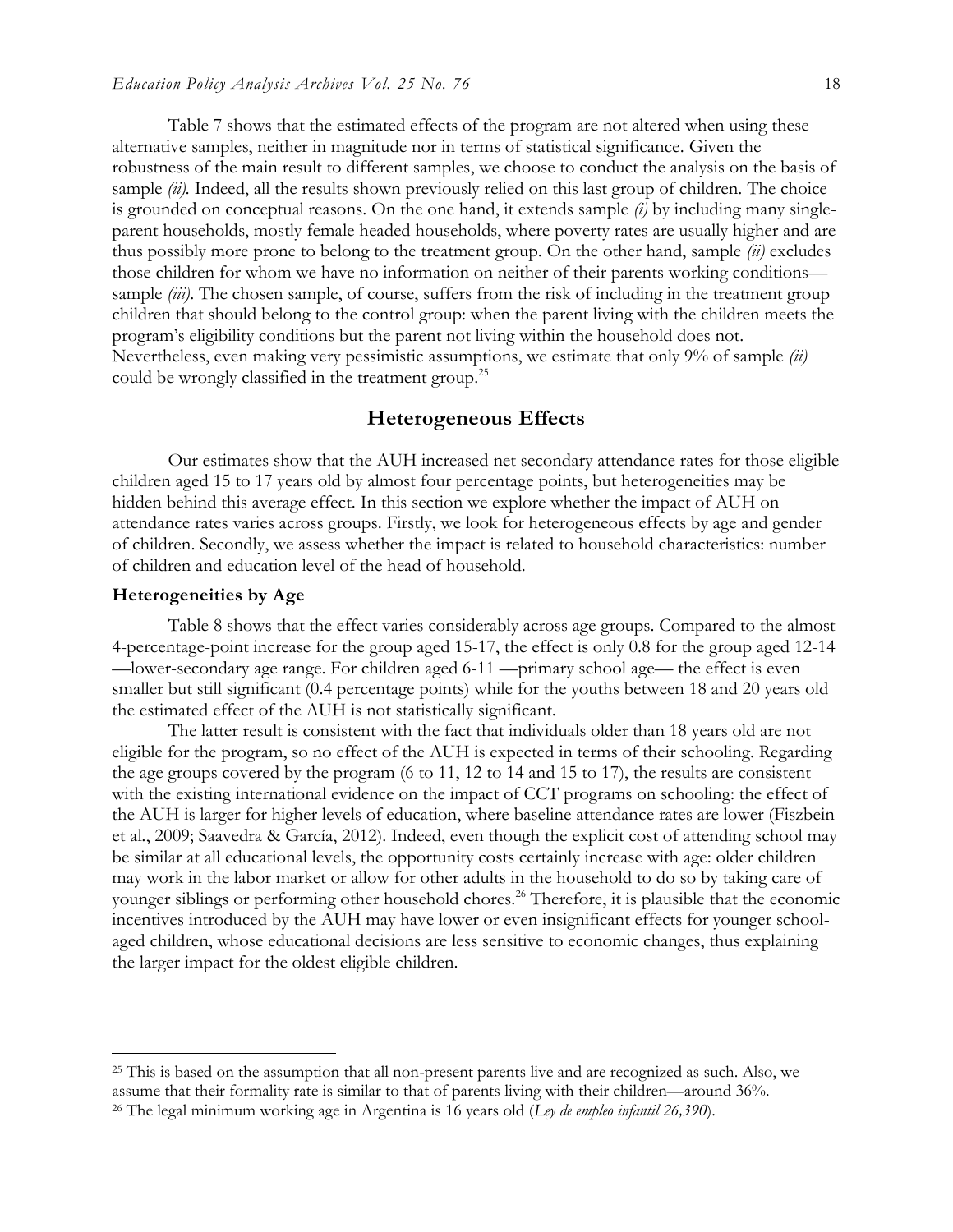#### Table 8

*Probability of attending secondary school. Heterogeneities by age range*

|                                            | <b>Age Range</b>           |                          |                          |                    |  |
|--------------------------------------------|----------------------------|--------------------------|--------------------------|--------------------|--|
|                                            | $6-11$                     | $12 - 14$                | $15 - 17$                | $18 - 20$          |  |
| Treatment*After                            | $0.00422$ ***<br>(0.00153) | $0.00809**$<br>(0.00315) | $0.0388***$<br>(0.00885) | 0.0170<br>(0.0151) |  |
| Treatment                                  | $-0.00383***$              | $-0.0153***$             | $-0.0757***$             | $-0.0867***$       |  |
|                                            | (0.00113)                  | (0.00256)                | (0.00622)                | (0.00941)          |  |
| After                                      | $-0.0229*$                 | $-0.00251$               | 0.0309                   | $-0.109$           |  |
|                                            | (0.0120)                   | (0.0172)                 | (0.0433)                 | (0.0695)           |  |
| Child and head of HH characteristics       | Yes                        | Yes                      | Yes                      | Yes                |  |
| Other HH Characteristics                   | Yes                        | <b>Yes</b>               | <b>Yes</b>               | Yes                |  |
| Regional and Time Dummies, Regional Trends | Yes                        | Yes                      | Yes                      | Yes                |  |
| Observations                               | 69,332                     | 34,904                   | 35,002                   | 28,792             |  |

Source: own estimations based on *Encuesta Permanente de Hogares*.

Note: OLS estimations. Dependent binary variable: *Attends*, equals 1 if the child attends the corresponding level; *Treatment* equals 1 for eligible children and 0 for non-eligible children; *After* equals 1 in the period 2010-2014 and 0 for the period 2004-2009. For a description of the variables included, see Table 4. Clustered robust standard errors in parenthesis; \* *p*<0.10, \*\* *p*<0.05, \*\*\* *p*<0.01.

#### **Heterogeneities by Gender**

Table 9 shows that the increase in attendance rates was mostly driven by improvements in boys' attendance: the estimated impact for boys is above five percentage points while that of girls is below two percentage points and not statistically significant.

Table 9

*Probability of attending secondary school. Heterogeneities by gender*

|                                            | <b>Boys</b>             | Girls              |
|--------------------------------------------|-------------------------|--------------------|
| Treatment*After                            | $0.0583***$<br>(0.0108) | 0.0165<br>(0.0122) |
| Treatment                                  | $-0.100***$             | $-0.0499$ ***      |
|                                            | (0.00813)               | (0.00731)          |
| After                                      | 0.0263                  | 0.00823            |
|                                            | (0.0393)                | (0.0696)           |
| Child and head of HH characteristics       | Yes                     | Yes                |
| Other HH Characteristics                   | Yes                     | Yes                |
| Regional and Time Dummies, Regional Trends | Yes                     | Yes                |
| <b>Observations</b>                        | 17,822                  | 17,180             |

Source: own estimations based on *Encuesta Permanente de Hogares*.

Note: for a description of variables, see Table 4. Clustered robust standard errors in parenthesis; \* *p*<0.10, \*\* *p*<0.05, \*\*\* *p*<0.01.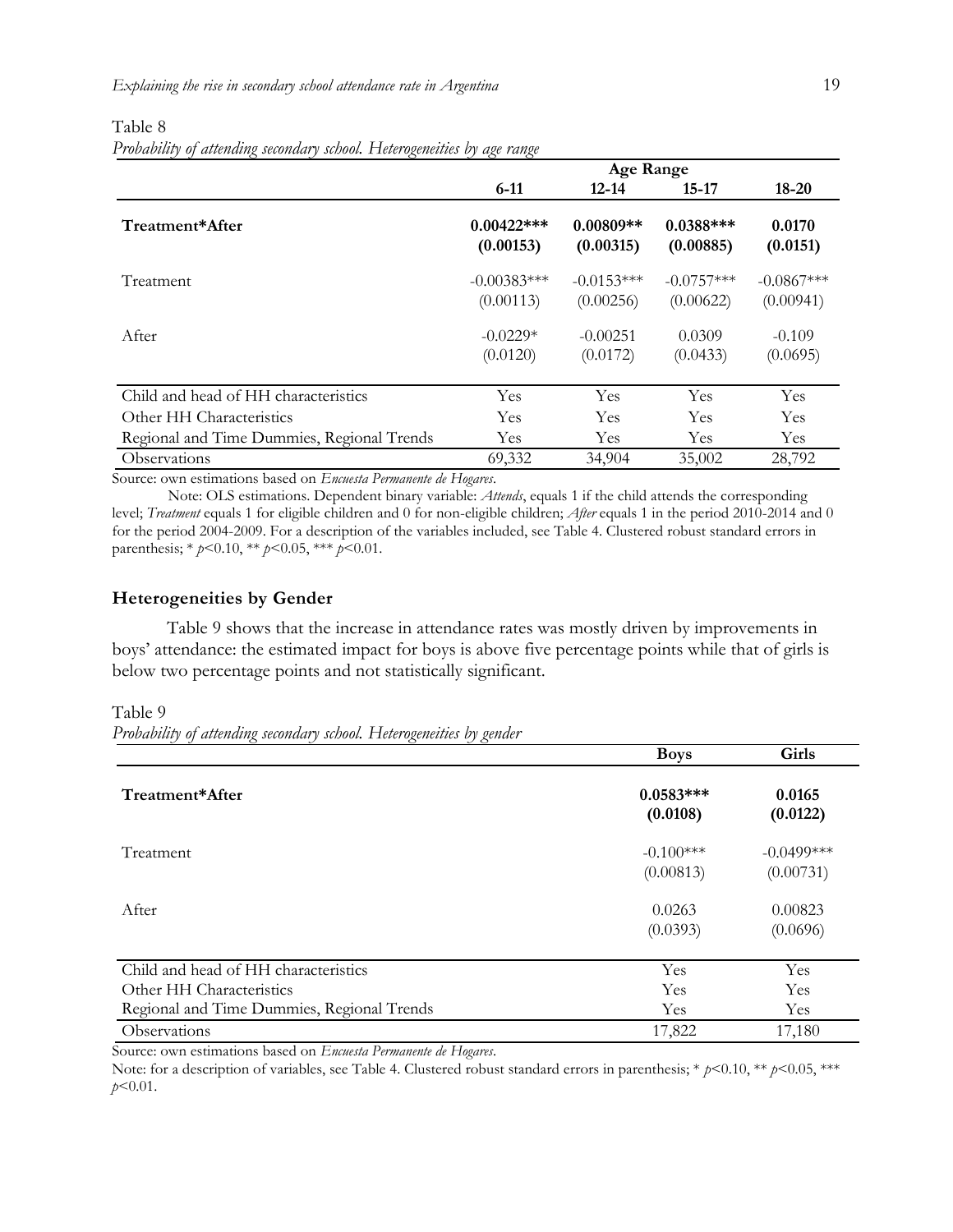Once again, more than one mechanism may explain these results. As stated before, different baseline levels of attendance may be in part responsible. In fact, initial attendance rates were lower for boys: around 70% as compared to 80% for girls among the treatment group—the control group showed higher rates: 86% and 88%, respectively. Also, according to the literature, family decisions on girls' schooling seem to be more tied to cultural factors which are less affected—at least in the short term—by changes in household income. For instance, previous evidence for Argentina (Sosa Escudero & Marchionni, 1999) suggests that girls' attendance is rather inelastic as compared to boys'.

#### **Heterogeneities by Household Characteristics**

Table 10 shows the AUH effect on net school attendance according to the the number of children under 18 present. The impact is statistically significant for all groups, but it increases with the number of children. In particular, the effect for larger households almost doubles that of families with one or two children.

#### Table 10

*Probability of attending secondary school. Heterogeneities by number of children in the household*

|                                            | <b>Number of Children</b> |                           |                         |  |  |
|--------------------------------------------|---------------------------|---------------------------|-------------------------|--|--|
|                                            | $1$ or $2$                | $3$ or $4$                | 5 or more               |  |  |
| Treatment*After                            | $0.0267**$<br>(0.0130)    | $0.0326**$<br>(0.0143)    | $0.0506**$<br>(0.0218)  |  |  |
| Treatment                                  | $-0.0612***$<br>(0.0106)  | $-0.0686***$<br>(0.00872) | $-0.104***$<br>(0.0127) |  |  |
| After                                      | $-0.0760*$<br>(0.0390)    | 0.0652<br>(0.0451)        | 0.0535<br>(0.0700)      |  |  |
| Child and head of HH characteristics       | Yes                       | Yes                       | Yes                     |  |  |
| Other HH Characteristics                   | Yes                       | Yes                       | Yes                     |  |  |
| Regional and Time Dummies, Regional Trends | Yes                       | Yes                       | Yes                     |  |  |
| Observations                               | 13,799                    | 14,301                    | 6,902                   |  |  |

Source: own estimations based on *Encuesta Permanente de Hogares*.

Note: for a description of variables included, see Table 4. Clustered robust standard errors in parenthesis; \*  $p$ <0.10, \*\* *p*<0.05, \*\*\* *p*<0.01.

According to the existing evidence discussed in the third section of this paper, the size of the effect is usually larger in programs with more generous benefits (Saavedra & García, 2012). Since the AUH transfers are on a per-child basis up to a maximum of 5 dependent children, more eligible children in the household imply a rising cash benefit and a potentially stronger income effect. Therefore, this result suggests that larger families may show more commitment with the conditionalities of the program.

Finally, table 11 explores whether the effect varies with household structure –two-parent or single-parent families– and with the education level of the head of household. The positive effect of AUH on school attendance is present in both two-parent and single-parent households, and the size of the effect is similar for the two family types. Moreover, we find that the average effect is mostly driven by children from families whose head of household has a low educational level. Children with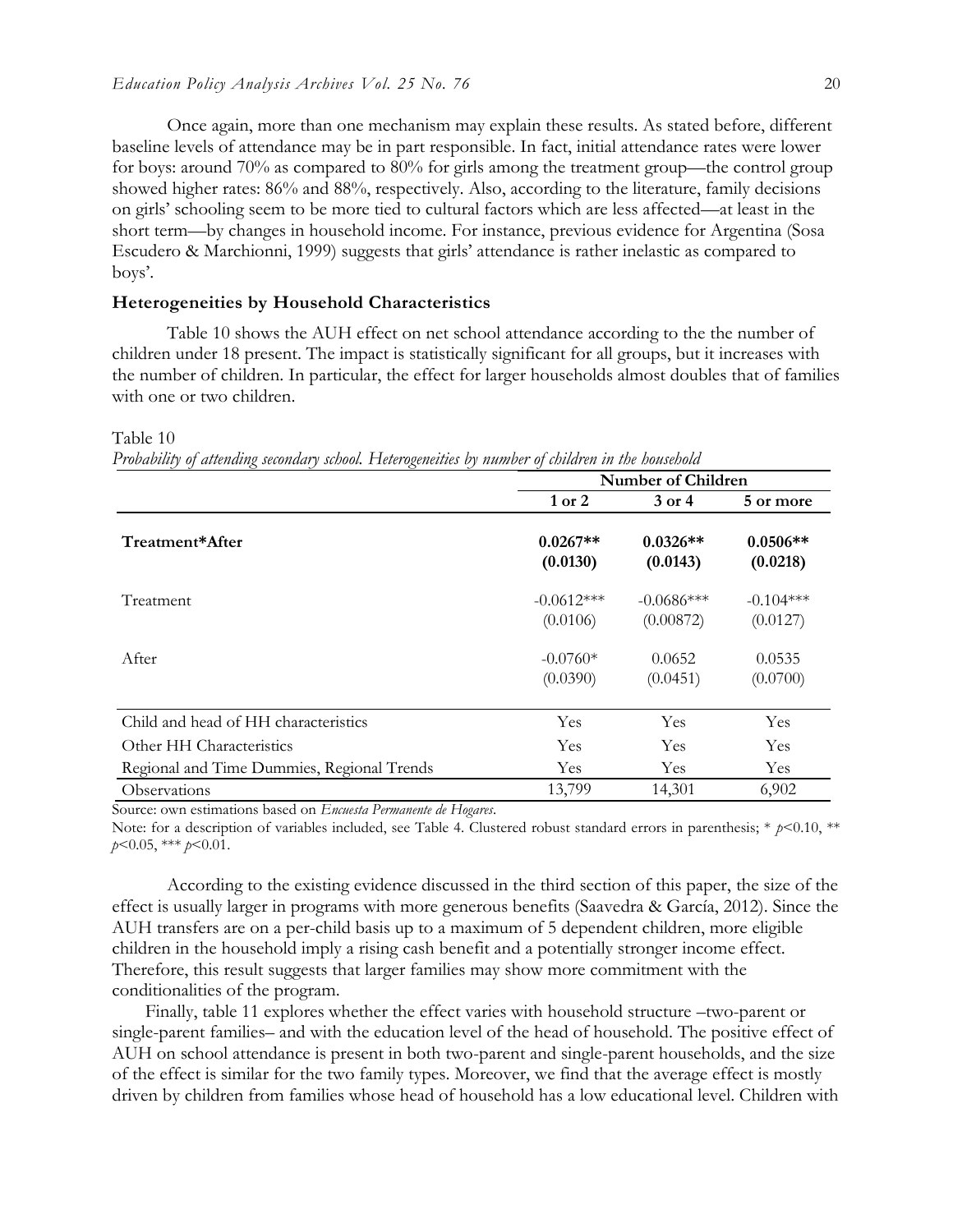parents with low education, unemployed or in informal jobs are the most vulnerable, their attendance rates are the lowest and, therefore, the potential of the program to affect their schooling is greater. On the contrary, the effect for children whose head of household has a high educational level is smaller and not statistically significant.

| The concern of annihing secondary sensorie I Islam of themes by ensurance of end nearly of nonsensorie | Single-      | Two-         | Low          | High         |
|--------------------------------------------------------------------------------------------------------|--------------|--------------|--------------|--------------|
|                                                                                                        | Parent       | Parent       | Education    | Education    |
| Treatment*After                                                                                        | $0.0369**$   | $0.0398***$  | $0.0360***$  | 0.0240       |
|                                                                                                        | (0.0157)     | (0.0105)     | (0.0104)     | (0.0142)     |
| Treatment                                                                                              | $-0.0685***$ | $-0.0765***$ | $-0.0841***$ | $-0.0435***$ |
|                                                                                                        | (0.00970)    | (0.00758)    | (0.00752)    | (0.0100)     |
| After                                                                                                  | $-0.00686$   | $-0.00582$   | $0.121**$    | $0.0269*$    |
|                                                                                                        | (0.0300)     | (0.0128)     | (0.0549)     | (0.0153)     |
| Child and head of HH characteristics                                                                   | Yes          | Yes          | Yes          | Yes          |
| Other HH Characteristics                                                                               | Yes          | Yes          | Yes          | Yes          |
| Regional and Time Dummies, Regional Trends                                                             | Yes          | Yes          | Yes          | Yes          |
| Observations                                                                                           | 10,994       | 24,008       | 25,505       | 9,497        |

Table 11

*Probability of attending secondary school***.** *Heterogeneities by characteristics of the head of household*

Source: own estimations based on *Encuesta Permanente de Hogares*.

Note: OLS estimations. "Low Education" includes household which head has less than secondary school education, "High Education" refers to households where the head completed secondary education. For a description of the variables included, see Table 4. Clustered robust standard errors in parenthesis; \* *p*<0.10, \*\* *p*<0.05, \*\*\* *p*<0.01.

# **Concluding Remarks and Further Research**

Argentina has traditionally stood out in terms of educational outcomes among its Latin American counterparts. Schooling of older children, however, still shows room for improvement especially among the more vulnerable school-age children. Fortunately, during the last years a sizeable improvement in attendance rates for children aged 15 through 17 took place. Even though this could be potentially related to the 2006 National Education Law that made upper-secondary education compulsory, in this paper we claim that the rise in school attendance was not caused by this new legislation. One of the conceptual arguments is that the 2006 law was not accompanied by enforcement mechanisms or by other measures designed to encourage schooling. Instead, we show that the *Asignación Universal por Hijo* (Universal Child Allowance, AUH), a massive conditional cash transfer (CCT) program implemented in 2009 in Argentina, may be the main responsible for the rise in net attendance rates of upper-secondary school age children since 2010.

The AUH aims at providing social protection for poor and informal households while encouraging investment in children's human capital to break the intergenerational transmission of poverty. To this end, as in any typical CCT program, cash transfers are conditioned on compliance with health and schooling conditions. In particular, the AUH requires that children between 5 and 18 years old attend school at all compulsory levels in order to remain in the program.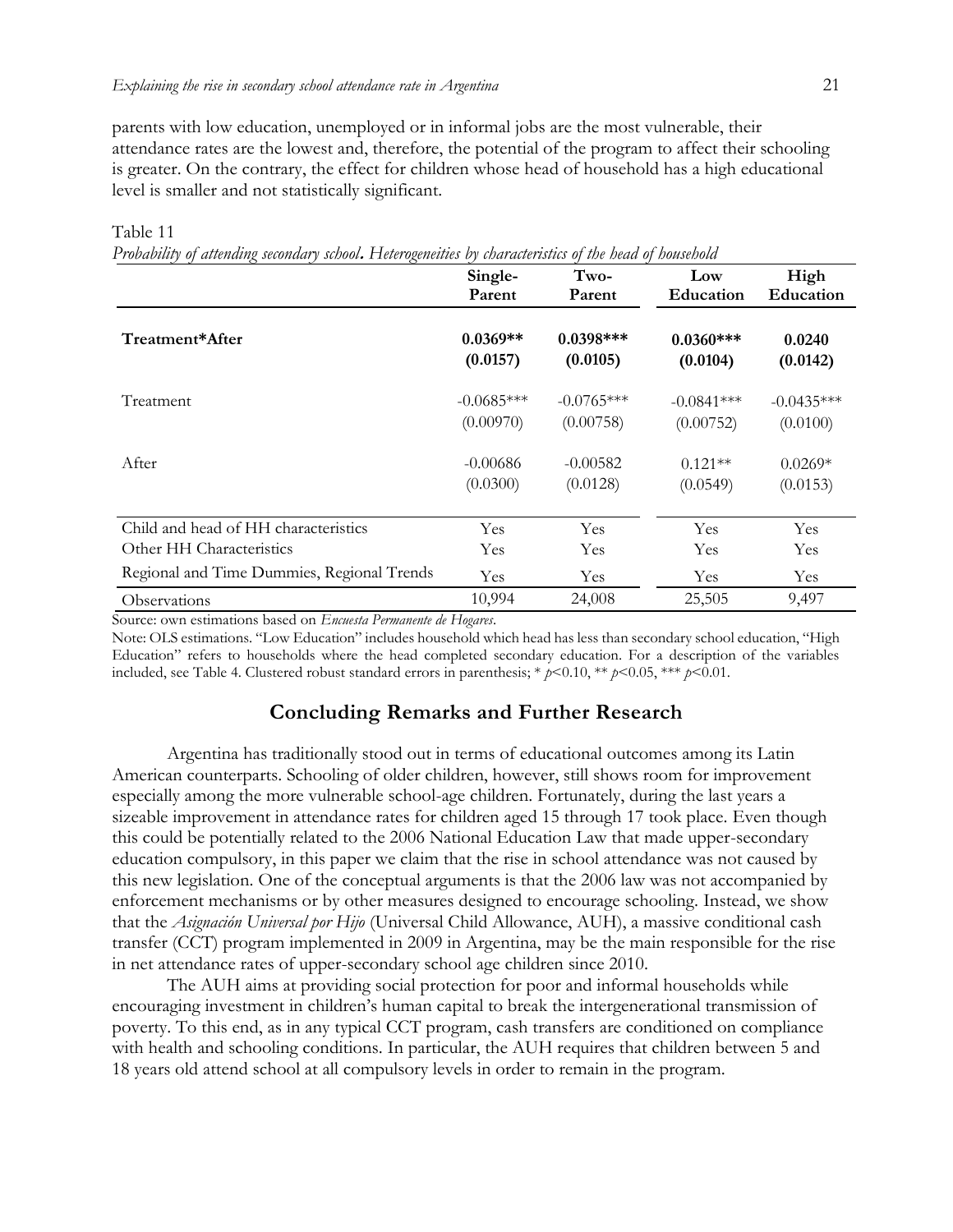There are various reasons to believe that the incentives introduced by the AUH may have caused attendance rates to grow in Argentina. Arguments from the economic theory provide a first justification. There is an income effect associated to the money transfer, which is positive as long as children's education may be regarded as a normal good, leading to more consumption of education. Moreover, the fact that transfers are conditional set an additional incentive to redirect family consumption to children's education. A second justification comes from the vast empirical evidence on the positive effects of CCT programs on access to school indicators such as enrollment and attendance. Because of its design, these potential effects are also present in the AUH. However, only the empirical evidence can reveal whether its actual effect on school attendance is significant and quantitatively relevant.

To this aim, we use a difference-in-difference strategy based on data from the Argentinian National Permanent Household Survey and estimate that the program accounts for a 3.9 percentage point increase in secondary school attendance among eligible children aged 15 through 17. This effect is robust to different specifications and a large set of robustness checks, supporting our hypothesis that the AUH did contribute to the improvement of attendance rates for children in the upper-secondary age range and informing that the size of the effect is certainly non-trivial. Also, we present evidence suggesting that this effect is not related to the expansion of compulsory education that took place in Argentina in 2006.

Additionally, we find a positive effect on school attendance for younger children of primary and lower-secondary school age range, but the size of the effect is small (0.4 and 0.8 percentage points, respectively). This result is consistent with the evidence from other CCT programs in Latin America, where the impact is lower for children with high enrollment or attendance rates at the beginning of the program. We also find no effect of the AUH on school attendance for the group aged 18 and over, which is precisely the age limit for participating in the program.

Moreover, we find that the positive impact of the AUH on attendance rates is not homogenous within the group of children aged 15 through 17: the effect seems to be driven particularly by boys and is higher for children from larger families where the head of household has low educational attainment. Again, these results are consistent with empirical evidence from other studies. For instance, Sosa Escudero and Marchionni (1999) suggest that boys' school attendance in Argentina is more elastic to economic incentives than girls'. Also, evidence from other CCT programs find that the size of the impact grows with the generosity of the transfers (Fiszbein et al*.*, 2009; Saavedra & García, 2012), which in the case of the AUH increases with the number of children up to a maximum of five dependent children. Therefore, more eligible children in the household imply larger benefits and a potentially stronger income effect. Our result on the higher impact in families whose head of household has low level of schooling is also consistent with evidence from the abovementioned studies that find larger effects for the most vulnerable population groups. Children with parents with low education, unemployed or in informal jobs are the most vulnerable, their attendance rates are the lowest and, therefore, the potential of the program to affect their schooling is greater.

Further research should point in several directions. A first relevant issue would be to unravel which mechanisms within the AUH are responsible for the increase in attendance rates. The effect may be driven by the monthly benefit itself or by the conditionality, or both mechanisms could be operating simultaneously. A deep understanding of these alternative channels is indeed relevant in terms of improving the design of CCT programs. Secondly, it would be interesting to explore if the AUH has not only increased secondary school attendance among eligible children but also affected other educational results, such as intra-annual dropouts or secondary school completion rates. Thirdly, it would also be relevant to disentangle if this increase in attendance rates is matched by a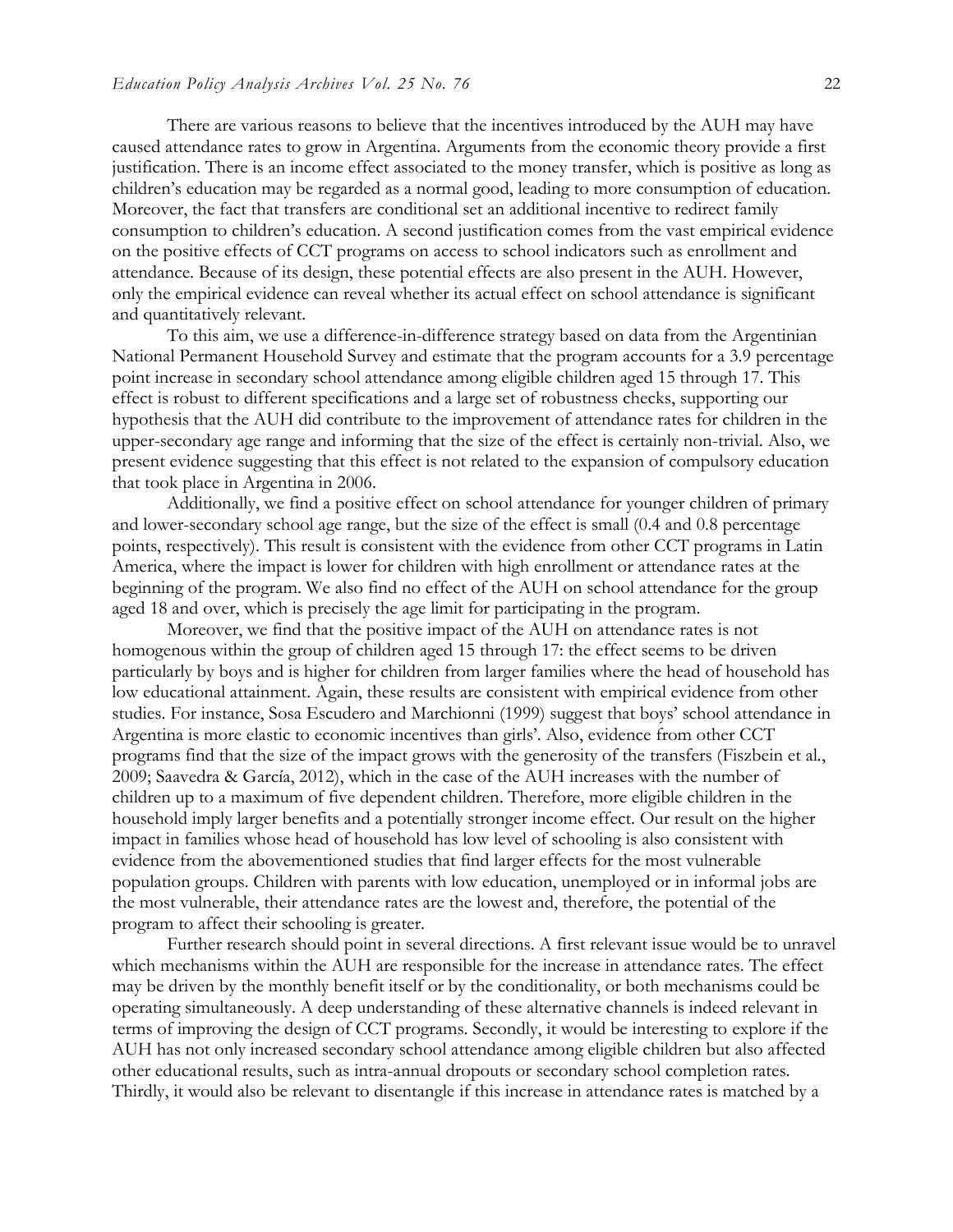similar result in the employment realm. It could be expected that an increase in attendance rates may contribute to a reduction in labor participation among the 15-17 age group. It could also be the case, however, that those upper-secondary school aged children were not working in the labor market before the AUH, but in charge of household chores such as taking care of their siblings. In that case the AUH may be altering instead other members' labor participation. Although household decision processes are certainly difficult to assess, exploring these hypothesis would shed light on the mechanisms that are at work and thus further refine the AUH's design.

#### **Acknowledgements**

We are grateful to Leonardo Gasparini, Walter Sosa Escudero, Paula Razquin, Joaquín Coleff, Emamnuel Vázquez, Leopoldo Tornarolli, seminar participants at Universidad de San Andrés and Universidad Nacional de La Plata, and two anonymous referees for valuable comments and suggestions. The usual disclaimers apply.

#### **References**

- Acemoglu, D., & Angrist, J. (2000). How Large are the Social Returns to Education? Evidence from Compulsory Schooling Laws. *NBER Macroeconomics Annual*, *15*, 9-59.
- Agencia Nacional de Seguridad Social. (ANSES) (2014). La Asignación Universal por Hijo para la Protección Social. Boletín Cuatrimestral. I Cuatrimestre 2014. Observatorio de la Seguridad Social.
- Alzúa, M.L., Gasparini, L., & Haimovich, F. (2015). Educational Reform & Labor Market Outcomes: the Case of Argentina's Ley Federal de Educación. *Journal of Applied Economics, 18*(1), 21-46.
- Angrist, J., & Krueger, A. (1991). Does Compulsory School Attendance Affect Schooling & Earnings? *Quarterly Journal of Economic*, *106*(4), 979-1014.
- Angrist, J. & Pischke, J. (2009). *Mostly Harmless Econometrics. An Empiricist's Companion*. Princeton University Press.
- Auguste, S. (2012). La calidad educativa en la Argentina. Documento de Trabajo 116, Fundación de Investigaciones Económicas Latinoamericanas, Buenos Aires.
- Attanasio, O., Fitzsimons, E., Gómez, A., & López, D. (2008). Child education & work choices in the presence of a conditional cash transfer programme in rural Colombia. (WP06/13) London, Institute for Fiscal Studies.
- Bastagli, F. (2008). Conditionality in public policy targeted to the poor: promoting resilience? *Social Policy & Society*, *8*(1).
- Becker, G. S. (1975). *Human Capital: A Theoretical & Empirical Analysis, with Special Reference to Education.* 2nd Edition, The National Bureau of Economic Research.
- Boffi, S. (2013). Políticas de transferencias de ingresos. Su impacto en el mercado de trabajo. Experiencias en Latinoamérica y los casos de la Asignación Universal por Hijo y el Programa de Inclusión Previsional en Argentina. Publication No 16, *Centro de Investigación en Trabajo, Distribución y Sociedad.*
- Cecchini, S. (2014). Educación, Programas de Transferencias Condicionadas y Protección Social en América Latina y el Caribe. In M. Feijóo & M. Poggi (Eds.) *Educación y Políticas Sociales. Sinergias para la Inclusión*. IIPE-UNESCO.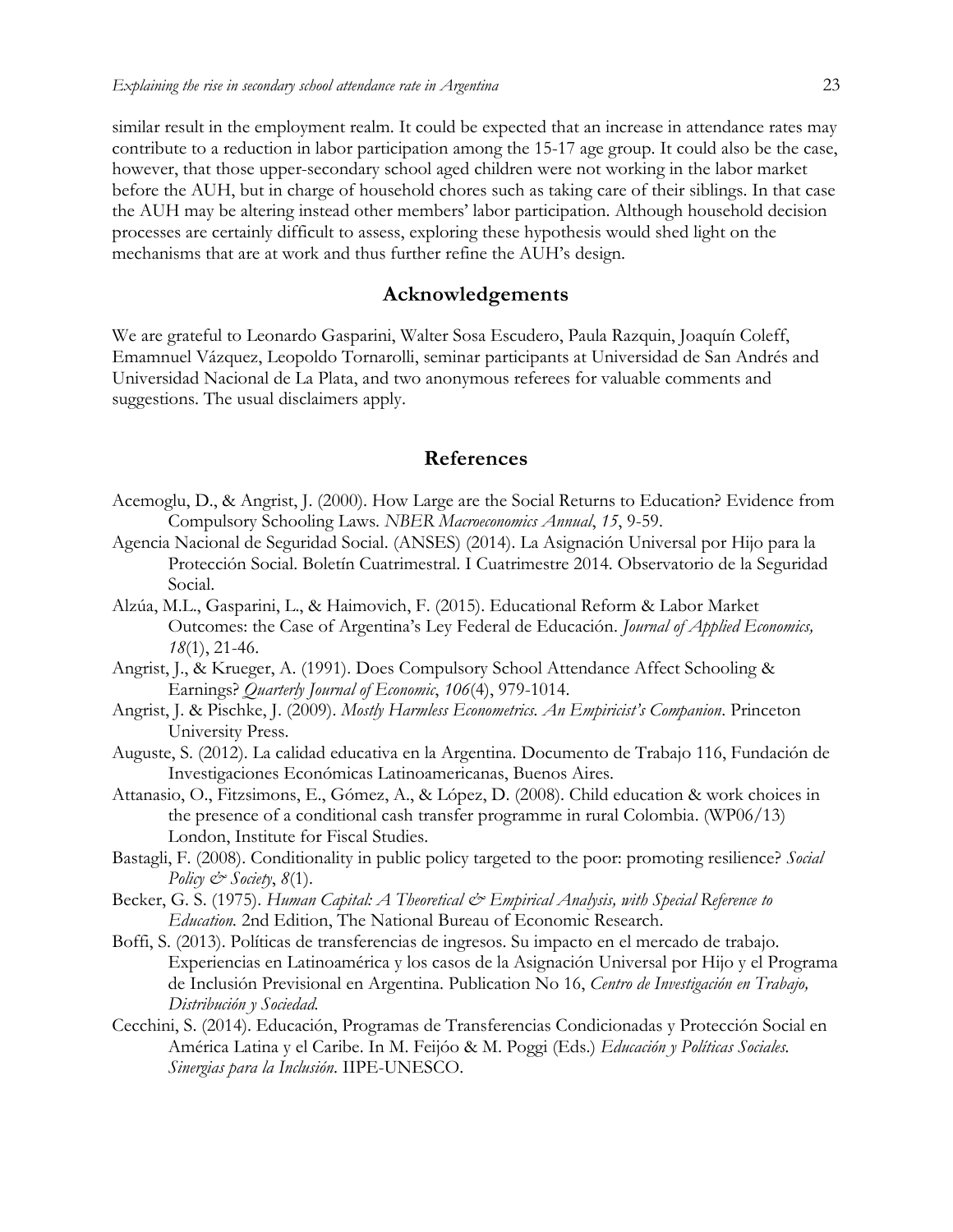- Cigliutti, M., Echeverri Gómez, M. , Golinsky, F., Gutiérrez, A., & Sorá, M.G. (2015). Conditional Cash Transfer Programs: Measuring the Impact on Education. Anales de la Asociación Argentina de Economía Política, L Reunión Anual, Salta, Argentina.
- De Brauw, A., & Hoddinott, J. (2008). Must conditional cash transfer programs be conditioned to be effective? The impact of conditioning transfers on school enrollment in Mexico. IFPRI, Discussion Paper, 00757.
- D'Elia, V., & Navarro, A.I. (2013). Universal Child Allowance & School Delay of Children in Argentina. *Revista de Análisis Económico*, *28(2),* 63-90.
- Dirección Nacional de Información y Evaluación de Calidad Educativa. (DiNIECE), <http://portales.educacion.gov.ar/diniece/>
- DiNIECE (2011). La Transformación del nivel secundario. (2006–2009). Temas de Educación. Boletín DiNIECE year 6, no. 9, Dirección Nacional de Información y Evaluación de la Calidad Educativa, Ministerio de Educación, Buenos Aires, Argentina.
- Duflo, E., Glennerster, R., & Kremer, M. (2006). Using Randomization in Development Economics Research: A Toolkit. NBER Technical Working Paper 333.
- Eckstein, Z., & Zilcha, I. (1994). The effects of compulsory schooling on growth, income distribution & welfare. *Journal of Public Economics*, *54*(3), 339-359.
- Escobar, A., & De la Rocha, M. (2008). Girls, mothers & poverty reduction in Mexico: Evaluating Progresa-Oportunidades. In S. Razavi (Ed.), *The Gendered Impacts of Liberalization: Towards embedded liberalism?* New York: Routledge.
- Fiszbein, A., Schady, N., Ferreira, F. H.G., Grosh, M., Keleher, N., Olinto, P., & Skoufias, E. (2009). *Conditional Cash Transfers: Reducing Present & Future Poverty*. World Bank Publications, The World Bank, number 2597.
- Garganta, S., Gasparini, L., Marchionni, M., & Tappata, M. (2016). The Effects of Cash Transfers on Fertility: Evidence from Argentina. *Population Research & Policy Review*. First online: October 28, 2016. doi:10.1007/s11113-016-9417-x
- Gasparini, L., & Cruces, G. (2015). Pobreza y Políticas de Transferencias Monetarias en Argentina. Diagnóstico y alternativas. Mimeo, CEDLAS.
- Goldin, C., & Katz, L. (2008). Mass Secondary Schooling & the State: The Role of State Compusion in the Hight School Movement. NBER Working Paper 10075.
- Jiménez, M., & Jiménez, M. (2016). Efectos del programa Asignación Universal por Hijo en la deserción escolar adolescente. *Cuadernos de Economía*, 35(69), 709-752.
- Lleras-Muney, A. (2005). The Relationship Between Education & Adult Mortality in the United States. *Review of Economic Studies, 72*, 189-221.
- Marchionni, M., & Alejo, J. (2015). Funding Basic Education Throughout the Demographic Transition in Argentina (Chapter 8). In M. Gragnolati, R. Rofman, I. Apella, I. & S. Troiano, (Eds.). *As time goes by in Argentina. Opportunities & Challenges of the Demographic Transition*. Washington D.C.: World Bank Group.
- Oreopoulos, P. (2006a). The compelling effects of compulsory schooling: evidence from Canada. *Canadian Journal of Economics, Canadian Economics Association*, *39*(1), 22-52.
- Oreopoulos, P. (2006b). Estimating Average & Local Average Treatment Effects of Education When Compulsory Schooling Laws Really Matter. *The American Economic Review*, *96*(1), 152- 175.
- Parker, S. (2003). Evaluación del impacto de Oportunidades sobre la inscripción escolar: primaria, secundaria y media superior. *Resultados de la Evaluación Externa del Programa de Desarrollo Humano Oportunidades 2002,* Mexico D.F., Secretaría de Desarrollo Social (SEDESOL).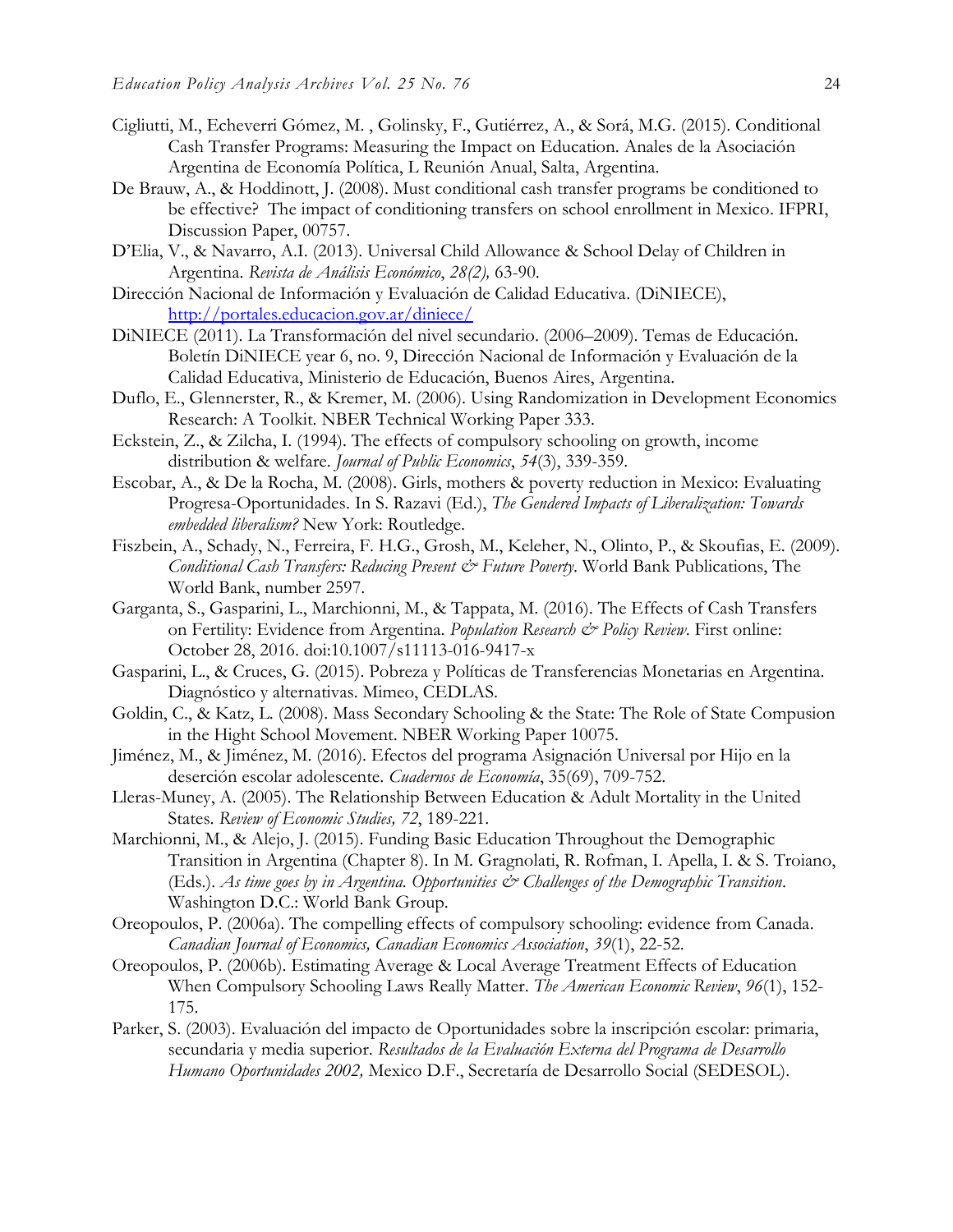- Pautassi, L., Arcidiácono, P., & Straschnoy, M. (2013). Asignación Universal por Hijo para la Protección Social de la Argentina. Entre la satisfacción de necesidades y el reconocimiento de derechos, CEPAL, Serie Políticas Sociales N°184.
- Paz, J., & Golovanevsky, L. (2014). Programa Asignación Universal por Hijo para la Protección Social. Un ejercicio de evaluación de sus efectos sobre los hogares. III Jornadas Nacionales sobre Estudios Regionales y Mercados de Trabajo, Jujuy, Argentina.
- Ravallion, M. (2008). Evaluating Anti-Poverty Programs. *Handbook of Development Economics*, *4*. DOI: 10.1016/S1573-4471(07)04059-4
- Ruiz, M. C., & Schoo, S. (2014). La obligatoriedad de la educación secundaria en América Latina. Convergencias y Divergencias en cinco países. *Foro de Educación*, *12*(16), 71-98.
- Saavedra, J. E., & García, S. (2012). Impacts of conditional cash transfer programs on educational outcomes in developing countries: a meta-analysis", Labor & Population Working Paper Series, WR-921-1.
- Secretaría de Desarrollo Social (SEDESOL). (2008). *Oportunidades, un programa de resultados*. México, D.F.
- Socio-Economic Database for Latin America & the Caribbean (SEDLAC) (2017). Centro de Estudios Distributivos Laborales y Sociales (CEDLAS) & the World Bank, <http://sedlac.econo.unlp.edu.ar/eng/>
- Sosa Escudero, W., & Marchionni, M. (1999). Household Structure, Gender & the Economic Determinants of School Attendance in Argentina. Anales de la Asociación Argentina de Economía Política, XXXIV Reunión Anual, Rosario.
- UNICEF. (2012). Acerca de la Obligatoriedad de la Escuela Secundaria en Argentina. Análisis de la Política Nacional.

# **About the Authors**

#### **María Edo**

Universidad de San Andrés & CONICET [mariaedo@gmail.com](mailto:mariaedo@gmail.com)

María Edo is a postdoctoral scholar at the National Council of Scientific and Technical Research (CONICET)-Universidad de San Andrés (UdeSA) in Argentina and Assistant Professor at UdeSA. María holds a PhD in Economics from UdeSA. Her research interests include Poverty Measurement, Social Policies and Gender Economics.

#### **Mariana Marchionni**

CEDLAS-Universidad de La Plata & CONICET [marchionni.mariana@gmail.com](mailto:marchionni.mariana@gmail.com)

Mariana Marchionni is Senior Researcher of the Centro de Estudios Distributivos, Laborales y Sociales (CEDLAS) at Universidad Nacional de La Plata (UNLP), and Associate Researcher of the National Council of Scientific and Technical Research (CONICET). Mariana holds a PhD in Economics from UNLP and was a Postdoctoral Research Fellow at University of British Columbia during 2013. She is a full-time professor and the Director of the Master Program in Economics at UNLP. Her main research interests are in the areas of Economics of Education, Gender Economics, Demographic Economics, and Social Policies, and she has published numerous articles in academic journals, books and book chapters on these topics.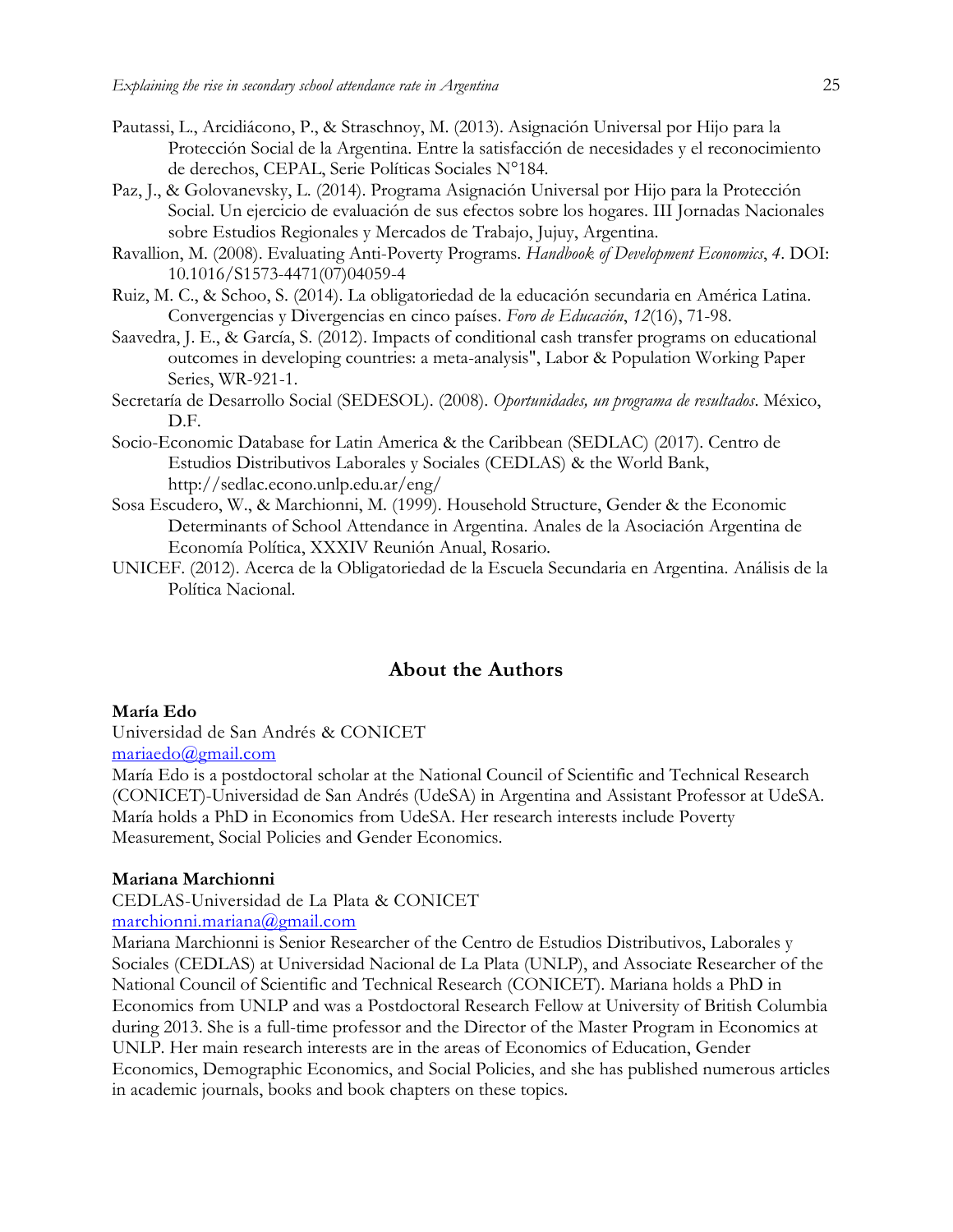#### **Santiago Garganta**

CEDLAS-Universidad de La Plata & CONICET [sangarganta@hotmail.com](mailto:sangarganta@hotmail.com)

Santiago Garganta is Senior Researcher of the Centro de Estudios Distributivos, Laborales y Sociales (CEDLAS) at Universidad Nacional de La Plata (UNLP) in Argentina. He has a PhD in Economics from UNLP and holds a postdoctoral fellowship from the National Council of Scientific and Technical Research (CONICET). His research work is focused on the fields of Labor Economics, Poverty and Inequality, and Social Protection Systems.

# education policy analysis archives

Volume 25 Number 76 July 17, 2017 ISSN 1068-2341

 $(c)$ 

SOME RIGHTS RESERVED Readers are free to copy, display, & distribute this article, as long as the work is attributed to the author(s) & **Education Policy Analysis Archives,** it is distributed for noncommercial purposes only, & no alteration or transformation is made in the work. More details of this Creative Commons license are available at http://creativecommons.org/licenses/by -ncsa/3.0/. All other uses must be approved by the author(s) or **EPAA**. **EPAA** is published by the Mary Lou Fulton Institute & Graduate School of Education at Arizona State University Articles are indexed in CIRC (Clasificación Integrada de Revistas Científicas, Spain), DIALNET (Spain), [Directory of Open Access Journals,](http://www.doaj.org/) EBSCO Education Research Complete, ERIC, Education Full Text (H.W. Wilson), QUALIS A1 (Brazil), SCImago Journal Rank; SCOPUS, SOCOLAR (China).

Please send errata notes to Audrey Amrein-Beardsley at [audrey.beardsley@asu.edu](mailto:audrey.beardsley@asu.edu)

**Join EPAA's Facebook community** at<https://www.facebook.com/EPAAAAPE> & **Twitter feed**  @epaa\_aape.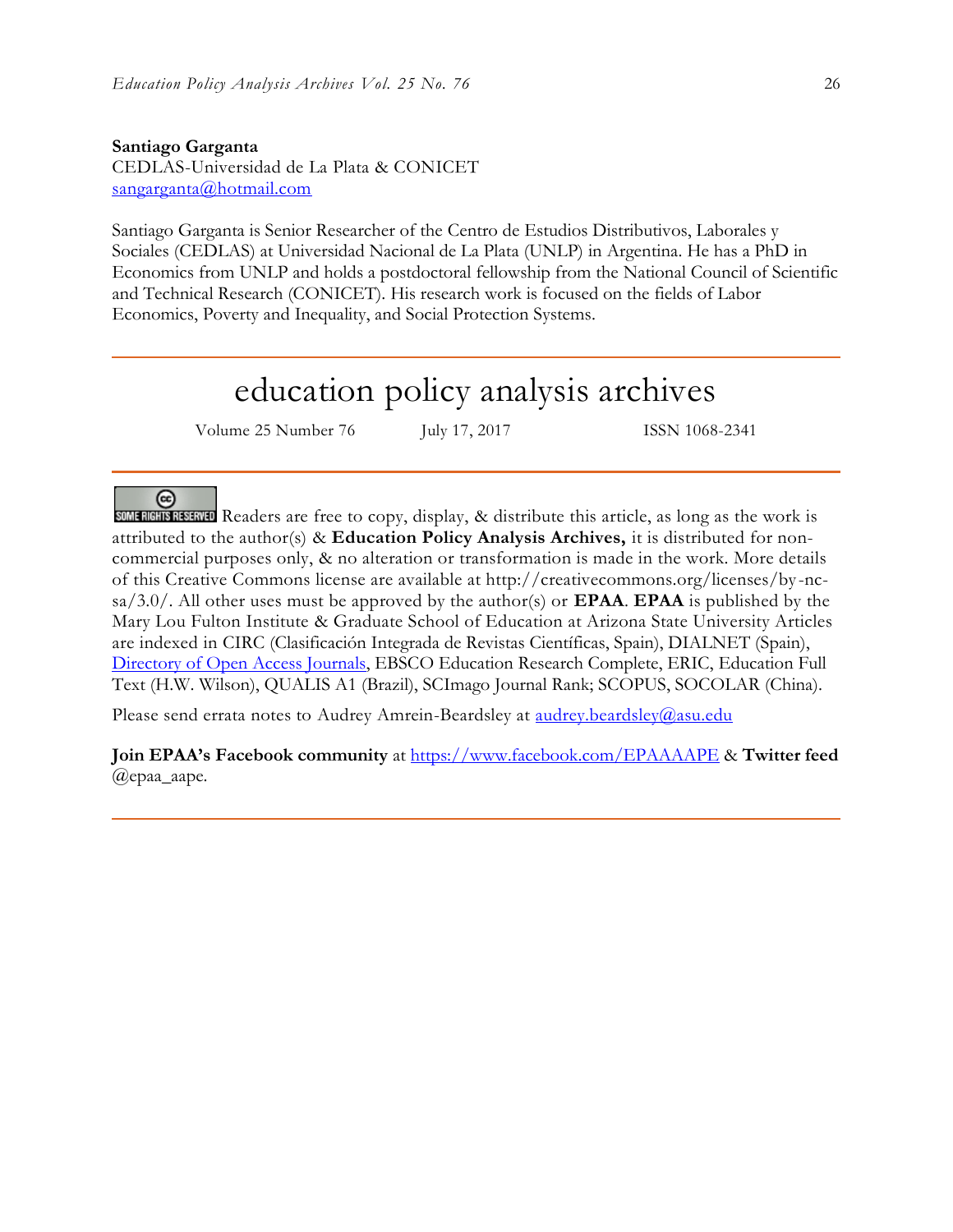# education policy analysis archives editorial board

#### Lead Editor: **Audrey Amrein-Beardsley** (Arizona State University) Editor Consultor: **Gustavo E. Fischman** (Arizona State University) Associate Editors: **David Carlson**, **Margarita Jimenez-Silva, Eugene Judson**, **Mirka Koro-Ljungberg, Scott Marley, Jeanne M. Powers, Iveta Silova, Maria Teresa Tatto** (Arizona State University)

**Cristina Alfaro** San Diego State University

**Gary Anderson** New York University

**Michael W. Apple** University of Wisconsin, Madison **Jeff Bale** OISE, University of Toronto, Canada

**David C. Berliner** Arizona State University

**Casey Cobb** University of Connecticut

**Arnold Danzig** San Jose State University

**Linda Darling-Hammond**  Stanford University

**Elizabeth H. DeBray** University of Georgia

**Chad d'Entremont** Rennie Center for Education Research & Policy

**John Diamond** University of Wisconsin, Madison

**Matthew Di Carlo** Albert Shanker Institute

**Michael J. Dumas** University of California, Berkeley

**Kathy Escamilla** University of Colorado, Boulder

**Melissa Lynn Freeman** Adams State College

**Rachael Gabriel** University of Connecticut

**Amy Garrett Dikkers** University of North Carolina, Wilmington

**Gene V Glass** Arizona State University

**Ronald Glass** University of California, Santa Cruz

**Jacob P. K. Gross** University of Louisville

**Julian Vasquez Heilig** California State University, Sacramento **Aaron Bevanot** SUNY Albany **Kimberly Kappler Hewitt** University of North Carolina Greensboro

**Henry Braun** Boston College **Steve Klees** University of Maryland **Nelly P. Stromquist** University of

**Jaekyung Lee S**UNY Buffalo

**Jessica Nina Lester** Indiana University

**Amanda E. Lewis** University of Illinois, Chicago

**Chad R. Lochmiller** Indiana University

**Christopher Lubienski** University of Illinois, Urbana-Champaign

**Sarah Lubienski** University of Illinois, Urbana-Champaign

**William J. Mathis** University of Colorado, Boulder

**Michele S. Moses** University of Colorado, Boulder

**Julianne Moss** Deakin University, Australia

**Sharon Nichols** University of Texas, San Antonio

**Eric Parsons** University of Missouri-Columbia

**Susan L. Robertson** Bristol University, UK

**Gloria M. Rodriguez** University of California, Davis **R. Anthony Rolle** University of Houston

**A. G. Rud** Washington State University

**Eric M. Haas** WestEd **Patricia Sánchez** University of University of Texas, San Antonio **Janelle Scott** University of California, Berkeley **Jack Schneider** College of the Holy Cross

**Aimee Howley** Ohio University **Noah Sobe** Loyola University

Maryland

**Benjamin Superfine** University of Illinois, Chicago

**Sherman Dorn** Arizona State University

**Adai Tefera** Virginia Commonwealth University

**Tina Trujillo** University of California, Berkeley

**Federico R. Waitoller** University of Illinois, Chicago

**Larisa Warhol** University of Connecticut

**John Weathers** University of Colorado, Colorado Springs

**Kevin Welner** University of Colorado, Boulder

**Terrence G. Wiley** Center for Applied Linguistics

**John Willinsky**  Stanford University

**Jennifer R. Wolgemuth** University of South Florida

**Kyo Yamashiro** Claremont Graduate University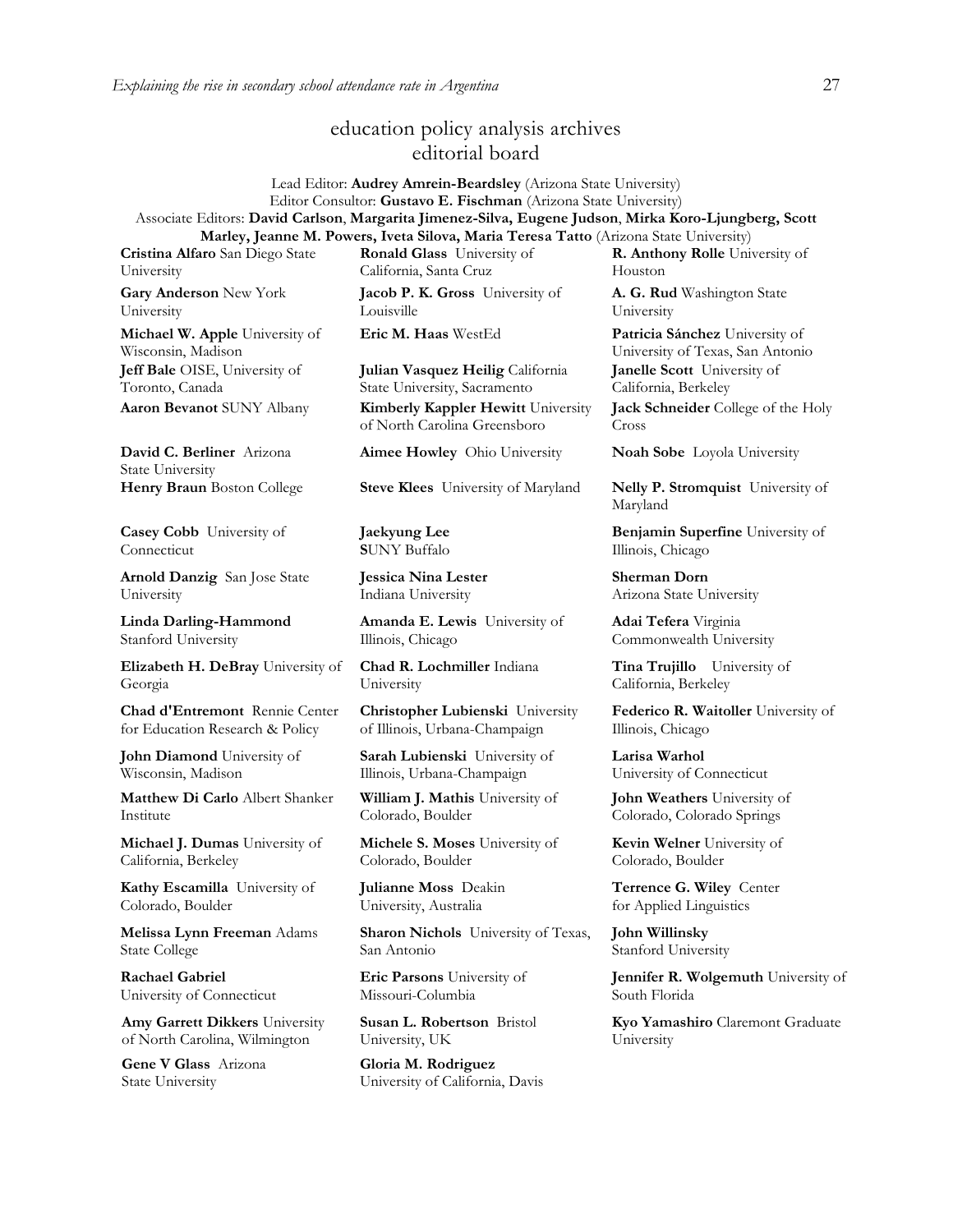# archivos analíticos de políticas educativas consejo editorial

Editor Consultor: **Gustavo E. Fischman** (Arizona State University) Editores Asociados: **Armando Alcántara Santuario** (Universidad Nacional Autónoma de México), **Jason Beech** (Universidad de San Andrés), **Angelica Buendia** (Metropolitan Autonomous University, Mexico), **Ezequiel Gomez Caride** (Pontificia Universidad Católica Argentina), **Antonio Luzon** (Universidad de Granada), **José Luis Ramírez**  (Universidad de Sonora, Mexico)

**Claudio Almonacid** Universidad Metropolitana de Ciencias de la Educación, Chile **Miguel Ángel Arias Ortega**  Universidad Autónoma de la Ciudad de México **Xavier Besalú Costa**  Universitat de Girona, España

**[Xavier Bonal](javascript:openRTWindow() Sarro** Universidad Autónoma de Barcelona, España

**[Antonio Bolívar](javascript:openRTWindow() Boitia** Universidad de Granada, España

**[José Joaquín Brunner](javascript:openRTWindow()** Universidad Diego Portales, Chile

# **[Damián Canales Sánchez](javascript:openRTWindow()**

Instituto Nacional para la Evaluación de la Educación, México

#### **Gabriela de la Cruz Flores**

Universidad Nacional Autónoma de México

#### **[Marco Antonio Delgado Fuentes](javascript:openRTWindow()** Universidad Iberoamericana, México **[Inés Dussel](javascript:openRTWindow()**, DIE-CINVESTAV, México

**[Pedro Flores Crespo](javascript:openRTWindow()** Universidad Iberoamericana, México

#### **Ana María García de Fanelli**  Centro de Estudios de Estado y Sociedad (CEDES) CONICET, Argentina

**Juan Carlos González Faraco**  Universidad de Huelva, España

**María Clemente Linuesa**  Universidad de Salamanca, España

**Jaume Martínez Bonafé** Universitat de València, España

**Alejandro Márquez Jiménez**  Instituto de Investigaciones sobre la Universidad y la Educación, UNAM, México **María Guadalupe Olivier Tellez**, Universidad Pedagógica Nacional, México **[Miguel Pereyra](javascript:openRTWindow()** Universidad de Granada, España

**[Mónica Pini](javascript:openRTWindow()** Universidad Nacional de San Martín, Argentina

**Omar Orlando Pulido Chaves** Instituto para la Investigación Educativa y el Desarrollo Pedagógico (IDEP)

**[José Luis Ramírez](javascript:openRTWindow() Romero** Universidad Autónoma de Sonora, México **[Paula Razquin](javascript:openRTWindow()** Universidad de San

Andrés, Argentina

**José Ignacio Rivas Flores** Universidad de Málaga, España **[Miriam Rodríguez Vargas](javascript:openRTWindow()** Universidad Autónoma de Tamaulipas, México **José Gregorio Rodríguez**  Universidad Nacional de Colombia, Colombia **[Mario Rueda Beltrán](javascript:openRTWindow()** Instituto de Investigaciones sobre la Universidad y la Educación, UNAM, México **José Luis San Fabián Maroto** 

Universidad de Oviedo, España

**[Jurjo Torres Santomé](javascript:openRTWindow()**, Universidad de la Coruña, España

**[Yengny Marisol Silva Laya](javascript:openRTWindow()** Universidad Iberoamericana, México **Juan Carlos Tedesco** Universidad Nacional de San Martín, Argentina

**Ernesto Treviño Ronzón** Universidad Veracruzana, México

**[Ernesto Treviño](javascript:openRTWindow() Villarreal** Universidad Diego Portales Santiago, Chile **[Antoni Verger Planells](javascript:openRTWindow()** Universidad Autónoma de Barcelona, España **[Catalina Wainerman](javascript:openRTWindow()** Universidad de San Andrés, Argentina **Juan Carlos Yáñez Velazco** Universidad de Colima, México